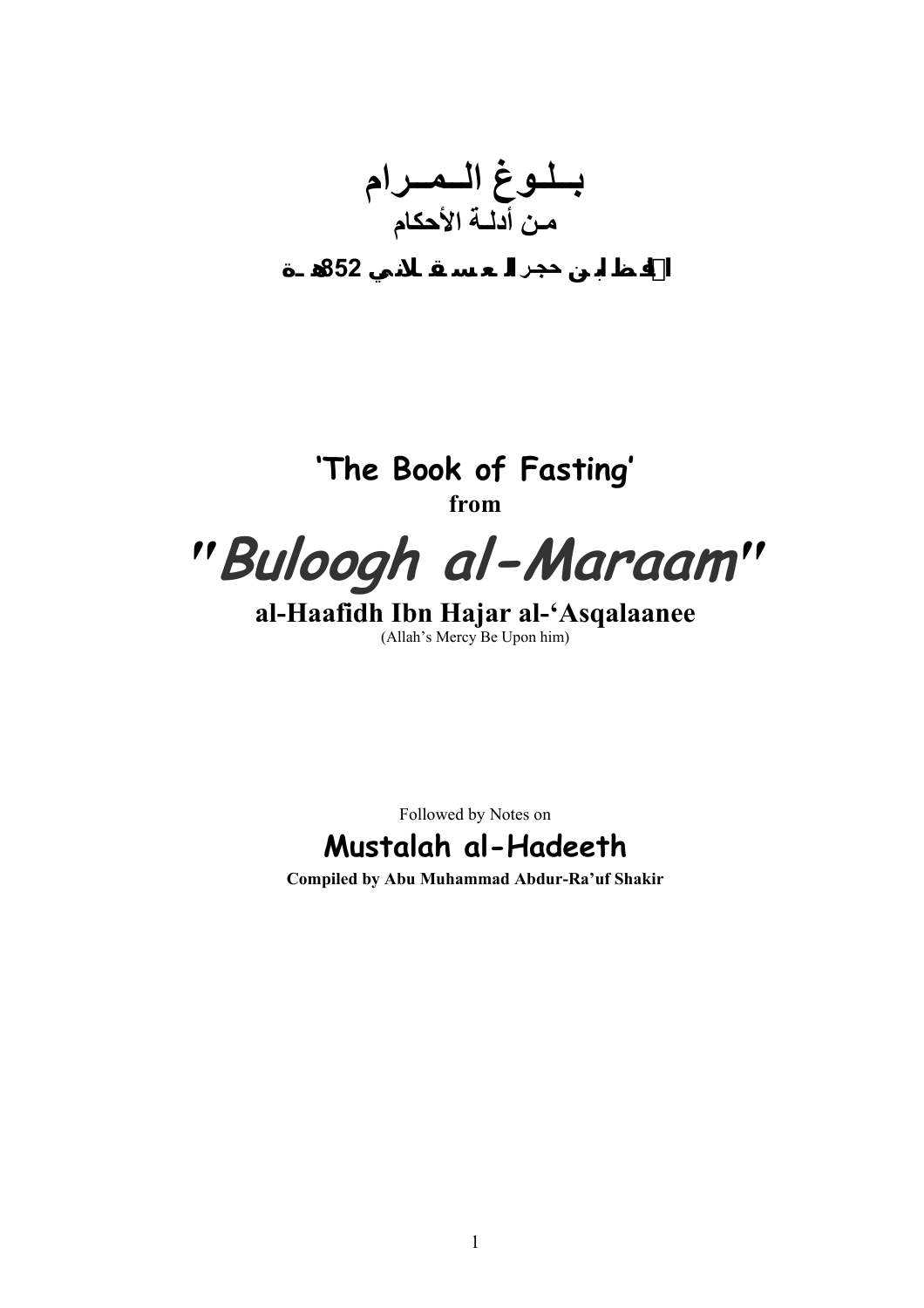### **The Author's Introduction to the Book**

Praise is to Allah for his apparent and concealed bounties at all times, and peace and blessings be upon His Prophet and Messenger Muhammad, his family and companions who strove steadfastly in the path of serving Allah's religion, and their followers who inherited the knowledge — for the *'Ulama* are the heirs of the Prophets — and may they be honored, whether they be *Waarith* (those who inherit) or *Mawrooth* (those who are inherited from).

To proceed; this is a concise book comprising the *Hadith* evidence sources of the *Sharia* Rulings, which I have compiled meticulously, so that the one who memorizes it excels among his peers; it may assist the beginner student, and the learned one seeking more knowledge may find it indispensable.

I have indicated at the end of every *Hadith* the *Imâm* who collected it, in order to fulfill the trust to the (Muslim) *Ummah*. Therefore, *As-Sab'a* (the Seven) stands for Ahmad, Al-Bukhâri, Muslim, Abu Dâ'ud, An-Nasâ'i, At-Tirmidhi and Ibn Mâjah. As-Sitta (the Six)<sup>[\[1\]](#page-1-0)</sup> stands for the rest excluding Ahmad. *Al-Khamsa* (the Five)<sup>[[2\]](#page-1-1)</sup> stands for the rest except Al-Bukhâri and Muslim, or I may say *Al-Arba'a* (the Four)<sup>[[3\]](#page-1-2)</sup> and Ahmad. I mean by *Al-Arba'a* (the Four) all except the first three (i.e. Ahmad, Al-Bukhâri and Muslim), and by *Ath-Thalâtha* (the Three)<sup>[[4\]](#page-1-3)</sup> I mean all except the first three and the last one. I mean by *Al-Muttafaq 'alaihi* (the Agreed upon)<sup>[\[5\]](#page-1-4)</sup> Al-Bukhâri and Muslim, and I might not mention with them anyone else; and whatever is besides these (seven collectors) is clear [i.e. clearly mentioned by name].

I have named it (this book) *Bulûgh Al-Marâm min Adillat Al-Ahkâm* (Attainment of the Objective according to Evidence of the Ordinances); and I pray to Allah not to render, what we have learned, a calamity against us; but may He guide us to act according to what pleases Him - the Glorified and Exalted One.

**بـلـوغ الـمـرام، الحافـظ ابـن جـر الـعـسـقـلانـي 852هـ**

 $\overline{a}$ 

<span id="page-1-0"></span><sup>[1]</sup> By Six he means: Al-Bukhâri, Muslim, Abu Dâ'ud, An-Nasâ'i, At-Tirmidhi and Ibn Mâjah.

<span id="page-1-1"></span><sup>[2]</sup> By Five he means: Ahmad, Abu Dâ'ud, An-Nasâ'i, At-Tirmidhi and Ibn Mâjah.

<span id="page-1-2"></span><sup>&</sup>lt;sup>[3]</sup> By Four he means: Abu Dâ'ud, An-Nasâ'i, At-Tirmidhi, and Ibn Mâjah.

<span id="page-1-4"></span>

<span id="page-1-3"></span><sup>[4]</sup> By Three he means: Abu Dâ'ud, An-Nasâ'i and At-Tirmidhi. [5] By 'the Agreed upon' he means: *Ahadith* accepted and agreed to by both Imam Bukhâri and Imam Muslim.

The Most reliable *Hadith* is that one which has been narrated by Bukhâri and Muslim. Secondly is the *Hadith* which has been narrated only by Bukhâri. Third in reliability is that which has been narrated by Muslim alone. *Ahadith* narrated by An-Nasâ'i, At-Tirmidhi, Abu Dâ'ud, Ibn Mâjah and Muwatta' of Imâm Mâlik are graded thereafter in the line of reliability, and then comes the place of *Ahadith* mentioned in other books. This established order of reliability should be followed where there is a contention.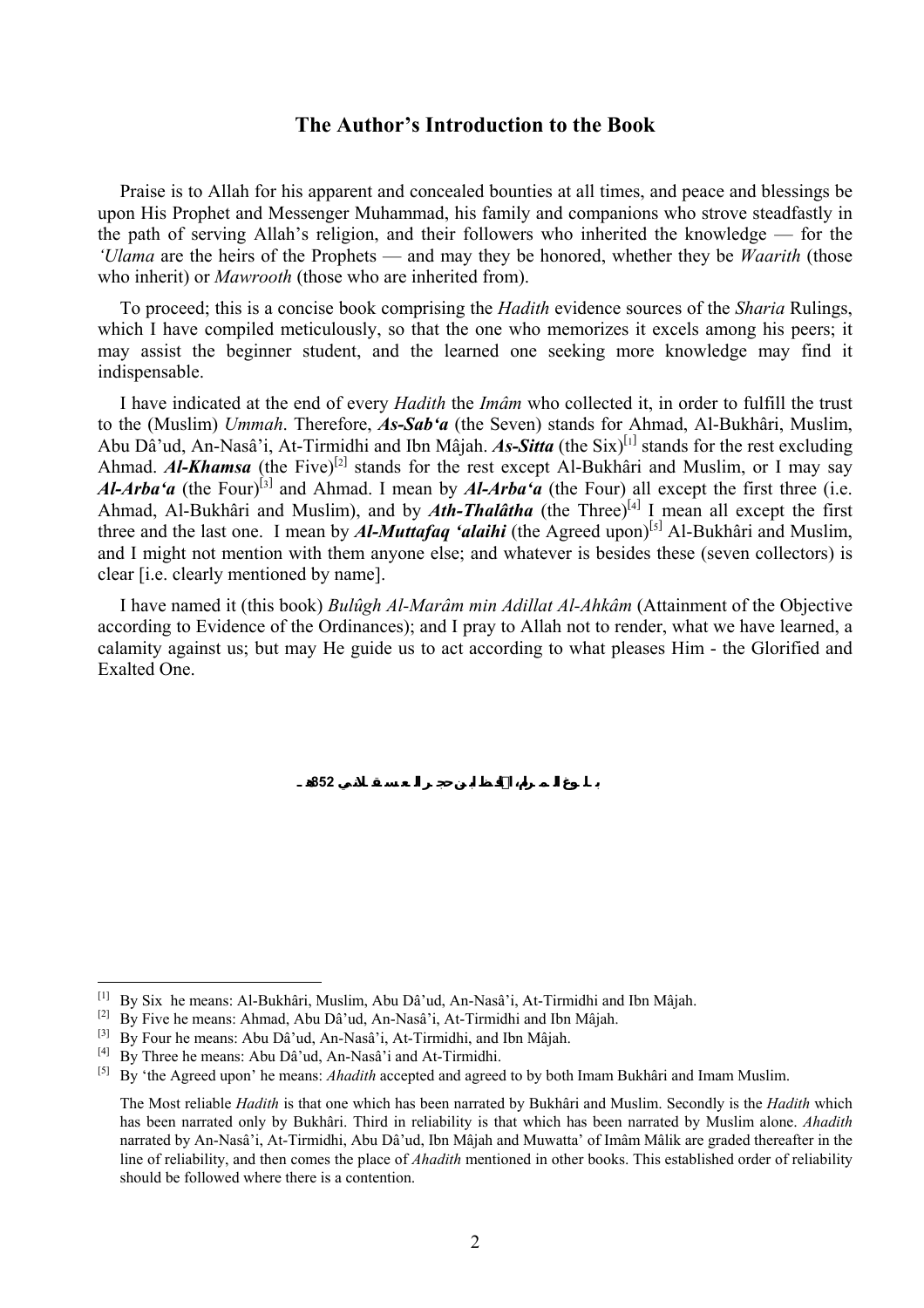#### **THE AUTHOR'S BIOGRAPHY**

The full name of the famous Imam **Al-Hâfiz Ibn Hajar Al-'Asqalâni** is Abul-Fadl, Shihâbuddin Ahmad bin 'Ali bin Muhammad bin Muhammad bin Ahmad Al-Kinâni Ash-Shâfi'i. Ibn Hajar Al-'Asqalâni was **born on the 10th of Sha'bân, 773 H**. in **Egypt**, where he also grew up. He *memorized the Qur'ân* at the age of **nine**. He also memorized *Al-Hâwi*, the book *Mukhtasar* of Ibn Al-Hajib, and other books. He traveled to **Makka** and listened to the teaching of its *'Ulama*. He admired the knowledge of *Hadith* and began to acquire it from the great *Sheikhs* in Hijâz, Ash-Shâm, Egypt and stayed with **Az-Zain Al-'Irâqi** for ten years. He also studied under Al-Balqeeni, Ibn Al-Mulaqqin and others. Many eminent *Sheikhs* of his time approved his knowledge and allowed him to give religious verdicts and teach.

He had learned the two sources (Qur'ân and *Hadith*) from **Al-'Izz bin Jamâ'a**, *al-Lughah* (the language) and *al- 'Arabiyyah* (Arabic) from **Al-Majd Al-Fairooz Aabâdi** and **Al-'Amâri**, literature and poetry from Al-Badr Al-Mushtaki and writing from a group (of teachers). He also recited some parts of the Qur'ân in all the seven styles of recitation before At-Tanookhee.

He occupied himself with the promotion of the knowledge of *Hadith*, so he dwelt in its study, teaching, writing and giving *Fatawa* (religious verdicts). He also taught *Tafsîr* (interpretation of the Qur'ân), *Hadith*, *Fiqh* (jurisprudence) and preached at many places like *Al-Azhar*, *Jâmi' 'Amr* and others. He also dictated to his students from his memory. Many highly educated people and distinguished scholars traveled to him to acquire from his vast knowledge.

Ibn Hajar Al-'Asqalâni **authored more than 150 books** — most of them being in the studies of *Hadith* — which flourished during his lifetime, and the kings and princes exchanged them as gifts. His book most worthy of mentioning is *Fath Al-Bâri* — the commentary of *Sahih Al-Bukhâri*, which he **started in the beginning of 817 H**., after finishing its introductory part in **813H**., and completed the whole commentary in **Rajab 842 H**. After the completion of the commentary, he had a gathering attended by the Muslim dignitaries and spent 500 Dinar on it. Then some kings requested it and paid 300 Dinar.

Ibn Hajar became the *Qâdi* **of Egypt**, and then **Ash-Shâm** was also added to his jurisdiction which he held for more than **twenty-one years**. He was against holding the office of the *Qâdi* at first, until the Sultan assigned to him a special case. Then, he accepted to substitute for Al-Balqeeni, when he begged him very much to preside for him as *Qâdi*. Then, he substituted for others until he was assigned to hold the office of **Chief** *Qâdi* on 12 Muharram, **827** H. He then left, but had to return to the office of the Chief *Qâdi* seven times until he left it finally in **852 H**. which is the year in which he **died**.

As concerns his personality, Al-'Asqalâni was humble, tolerant, patient and enduring. He was also described as being steadfast, prudent, ascetic, selfless, generous, charitable and a person praying and fasting voluntarily. On the other hand, he was said to be used to making light jokes and telling of humorous rare stories. He also had good manners in dealing with all the *Imams*, of the earlier generations and later generations, and with all those who sat with him, whether old or young.

Ibn Hajar **died** after the *'Ishâ* prayer on Saturday, **8th Dhul-Hijja, 852** H. May Allah reward him generously.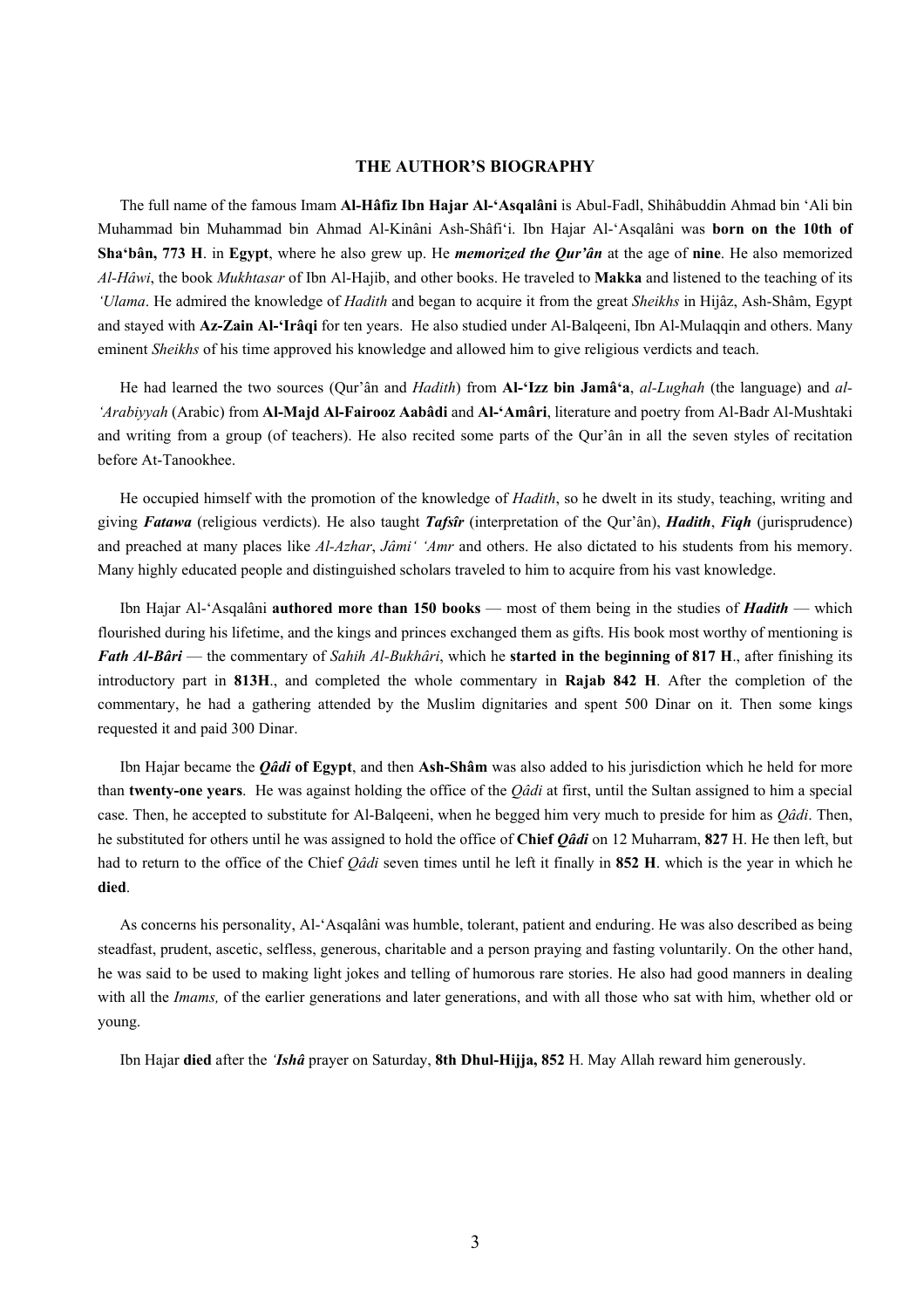### **THE BOOK OF FASTING**

**527.** Narrated Abû Huraira عنه االله ىѧرض: Allâh's Messenger وسلم عليه االله صلى said, "Do not fast for a day or two days before Ramadân except a person who is in the habit of observing a particular fast; he may fast on that day." [Agreed upon].

**528.** Narrated 'Ammâr bin Yâsir نرضي الله عنهما ): He who fasts on a day about which there is doubt (concerning the start of Ramadân) has disobeved Abul-Qâsim صلَّى الله عليه وسلَّم الله عليه وسلَّم [Al-Bukhâri reported it *Mu'allaq* (broken chain from his side), while *Al-Khamsa* reported it *Mausul* (unbroken chain) and Ibn Hibbân graded it *Sahih*].

529. Narrated Ibn 'Umar مسلى الله عليه وسلم I heard Allâh's Messenger صلى الله عليه وسلم على الله عليه وسلم "Fast when you see the new moon, and break your fast when you see it; but if the sky is cloudy, calculate (the month as 30 days)." [Agreed upon]. Muslim has: "If it is cloudy, calculate (the month as) thirty days." Al-Bukhâri has: "Complete the number (of days) as thirty." Al-Bukhari reported the *Hadith* of Abû Huraira نه عنه منه الله عنه : "Complete the number of (the month of) Sha'bân as thirty days."

**530.** Narrated Ibn 'Umar نرضى الله عنهما): The people tried to sight the new moon, so I informed the Prophet صلى الله عليه وسلم that I had seen it, so he fasted and commanded the people to fast. [Abû Dâ'ud reported it and Al-Hâkim and Ibn Hibbân graded it *Sahih*].

531. Narrated Ibn 'Abbâs مسلّى الله عنهما and نهما and الله عنهما and يوسلم عليه وسلم يه الله عنهما المصدم: A bedouin came to the Prophet said, "I have seen the new moon (of Ramadân)." He asked, "Do you testify that nothing is worthy of worship except Allâh?" He replied, "Yes." He then asked, "Do you testify that Muhammad is Allâh's Messenger?" He replied, "Yes." He then said, "Bilâl, announce to the people that they should fast tomorrow." [Reported by *Al-Khamsa.* Ibn Khuzaima and Ibn Hibbân graded it *Sahih*; An-Nasâ'i held that the stronger view is that it is *Mursal* (missing link after the *Taabi'i*)].

532.Narrated Hafsa نهام الله عنها معنها مع الله عنها معنها على الله عنها عنها له عنها وسلم عها وسلم ي said, "The fast of one who does not make intention to fast before dawn is not accepted" [Reported by *Al-Khamsa.* At-Tirmidhi and An-Nasa'i are inclined toward the opinion that it is *Mauquf*  (a saying of Hafsa). Ibn Khuzaima and Ibn Hibban authenticated it as *Marfu'* (attributed to the Prophet)].

Ad-Dâraqutni has: "There is no fast for the one who does not make the intention to fast during the night."

**533.** Narrated 'Aisha عنها الله عنها The Prophet وسلم: The Prophet وصلى الله عنها came to visit me one day and asked, "Do you have anything (to eat)?" I said, "No." He said, "Then I am fasting." Then he came to me another day and I said, "I had been given a present of some *Hais* (a mixture of dates and ghee). He said, "Show it to me, for I had began the day fasting." Then he ate. [Reported by Muslim].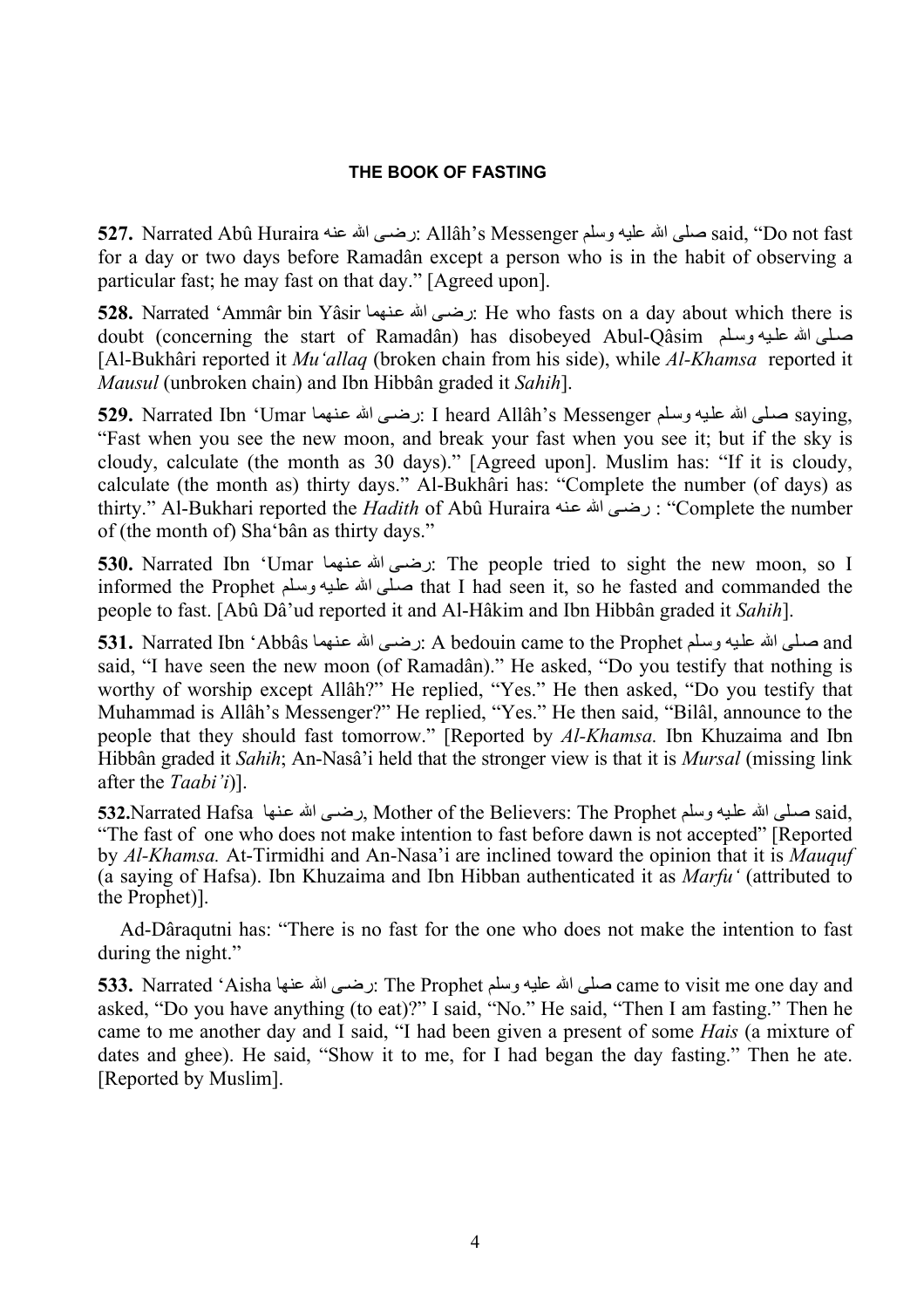**534.** Narrated Sahl bin Saʿd مسلمي الله عنه الله عنه الله عنه الله عنه said, "The people will continue to be on the right path as long as they hasten in the breaking of the fast." [Agreed upon].

At-Tirmidhi reports from the *Hadith* of Abû Huraira (رضي الله عنه) from the Prophet الرضوى الله م لمعلم, who said that Allâh عزوجل said, "The most beloved to Me of my slaves is the one who hastens most in breaking the fast."

535. Narrated Anas bin Mâlik عليه وسلم: Allâh's Messenger ارضي الله عنه عنه said, "Take a meal (just) before dawn, for there is a blessing in *Sahur* (taking a meal) at that time." [Agreed upon].

536. Narrated Salmân bin 'Aamir Ad-Dabbî نرضى الله عنه: The Prophet سماى الله عليه وسلم: 536 "When one of you breaks his fast, he should do so with some dates; but if he can not get any, he should break his fast with water, for it is purifying." [Reported by *Al-Khamsa*. Ibn Khuzaima, Ibn Hibbân and Al-Hâkim graded it *Sahih*].

 forbade صѧѧلى االله علѧѧيه وسѧѧلم Messenger s'Allâh :رضѧѧى االله عѧѧنه Huraira Abû Narrated **537.** continuous fasting. A man from among the Muslims said, "You fast continuously, O Messenger of Allâh!" He replied, "Which one of you is like me? During the night my *Rabb*  (**Allah**) gives me food and drink." When they refused to stop the continuous fasting, he fasted with them for a day and then another. Then, they saw the moon. He then said, "If the new moon had not appeared, I would have made you fast more (in this way)." It is as though it would serve as a punishment for them, when they refused to stop. [Agreed upon].

538. Narrated (Abû Huraira) ارضمن الله عنه الله عنه: Allâh's Messenger صلى الله عليه وسلم عليه وسلم عليه وسلم does not abandon falsehood and action in accordance with it and foolishness, Allâh has no need that he should abandon his food and drink." [Reported by Al-Bukhâri, and Abû Dâ'ud and the wording is his].

**539.** Narrated 'Aisha عنها االله رضى: Allâh's Messenger وسلم عليه االله صلى used to kiss and fondle while he was fasting, but he was the one among you who had most control over his sexual desire. [Agreed upon]. The wording is Muslim's, and in another narration, he has the addition: "during Ramadân."

**540.** Narrated Ibn 'Abbâs نهما الله عنهما الله عنهما معلى الله عنها الله عنها الله عنها الله عنها المعلى الله ع when he was wearing the *Ihrâm* (during *Hajj* or *'Umrah*) and had himself cupped when he was fasting. [Reported by al-Bukhari].

5**41.** Narrated Shaddâd bin Aus نه عنه The Prophet الرضمي الله عنه: The Prophet وسلم عليه وسلم عليه ا Al-Baqi' who was being cupped in Ramadân. He said, "The one who cups and the one who is cupped have broken their fast." [Reported by *Al-Khamsa* except At-Tirmidhi. Ahmad, Ibn Khuzaima and Ibn Hibbân graded it *Sahih*].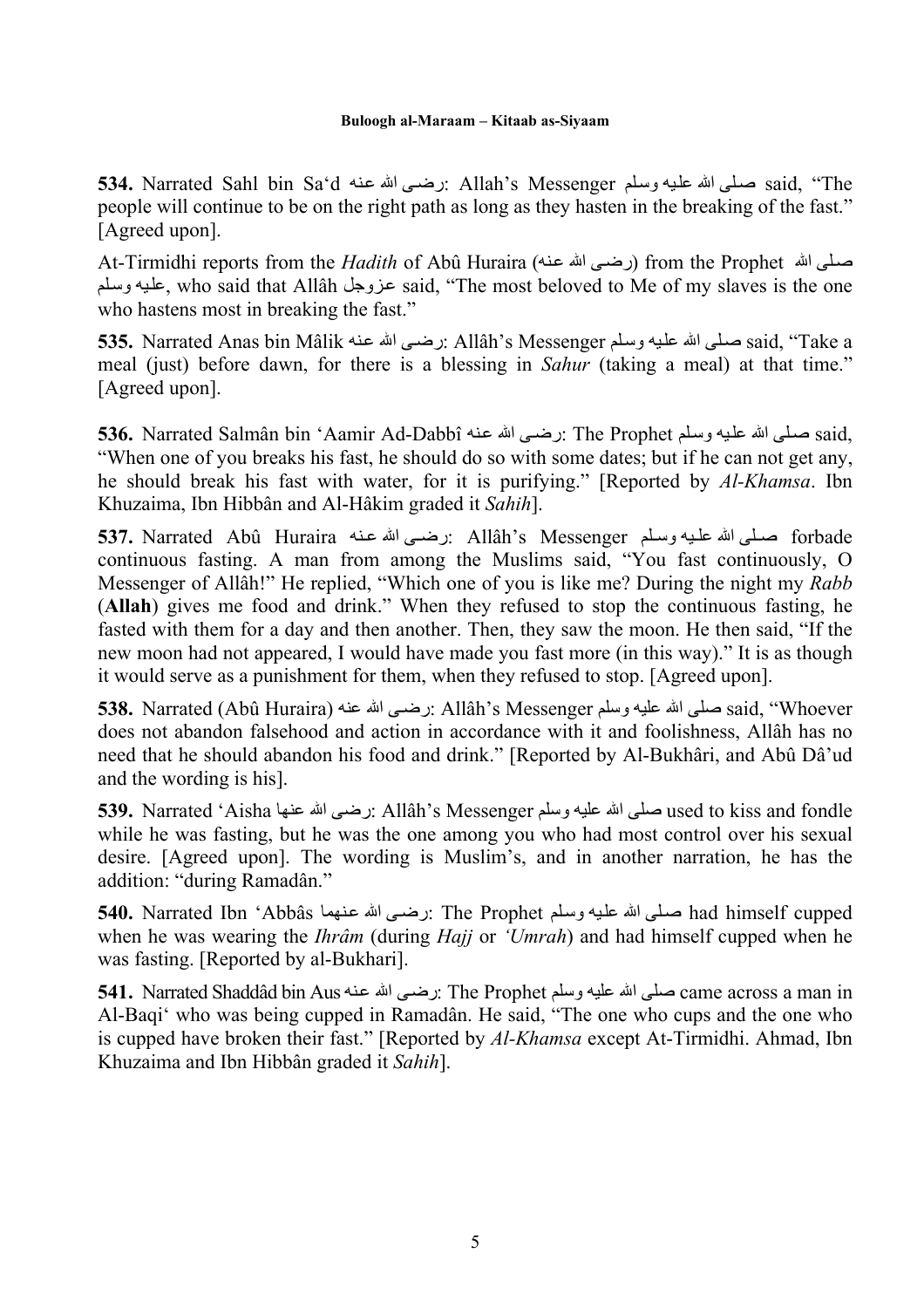**542.** Narrated Anas نه الله عنه: The first time when cupping - for one who is fasting - was disapproved was when: Ja'far bin Abû-Tâlib had himself cupped while he was fasting; the Prophet صلى الله عليه وسلم came across him and said, "Both of these have broken their fast." Afterwards, the Prophet صلى الله عليه وسلم allowed cupping for one who is fasting. Anas used to have himself cupped when he was fasting. [Ad-Dâraqutni reported it and declared it to be strong].

**543.** Narrated 'Aisha مسلّمى الله عليه وسلّم: The Prophet لله عنها applied kohl in Ramadân while he was fasting. [Reported by Ibn Mâjah through a weak chain of narrators]. At-Tirmidhi said, "There is nothing authentic on this subject."

544. Narrated Abû Huraira نرضي الله عنه: Allâh's Messenger صلى الله علماء said, "Whoever forgets while fasting and eats or drinks should complete his fast, for it is Allâh who has fed him and given him drink." [Agreed upon].

Al-Hâkim has, "Whoever breaks his fast forgetfully does not have to make-up for that fast (*al-Qadaa*), nor expiate (*al-Kaffaara*) for it." And the narration is authentic.

**545.** Narrated Abû Huraira مسلى الله عليه وسلم: Allâh's Messenger رضي الله عنه said, "Whoever has a sudden attack of vomiting (while fasting), does not have to make-up the fast (*al-Qadaa*), but whoever vomits intentionally must make up the day." [Reported by *Al-Khamsa*; Ahmad found it defective and Ad-Dâraqutni graded it strong].

**546.** Narrated Jâbir bin 'Abdullâh نهماѧع االله ىѧرض: Allâh's Messenger وسلم عليه االله صلى departed to Makka in Ramadân in the year of the conquest. He and the people fasted till he came to Kurâ' Al-Ghamim. He then called for a cup of water which he raised till the people looked at it, and then he drank. He was told afterwards that some of the people had continued to fast, and he said, "Those are the disobedient ones; those are the disobedient ones."

In another narration : "It was said to him: The people have found the fast difficult, and are waiting for what you will do." He then called for a cup of water after the *'Asr* prayer and drank. [Reported by Muslim].

**547.** Narrated Hamza bin 'Amr Al-Aslamî نه عنه: He said, "O Allâh's Messenger! I find myself strong enough to fast while travelling, so is there any sin upon me (if I fast)?" Allâh's Messenger لمملى الله عليه وسلم said, "It is a permission given by Allâh and whoever acts upon it has done well. And whoever desires to fast would not be guilty of sin." [Reported by Muslim. Its basic meaning is found in Al-Bukhâri and Muslim from 'Aisha's report that Hamza bin 'Amr had asked].

548. Narrated Ibn 'Abbâs نرضي الله عنهما : Permission was given for an old man to break his fast (in Ramadân) and feed a poor for every day, and no make-up (*al-Qadaa*) is required of him. [Reported by Ad-Dâraqutni and Al-Hâkim both of whom authenticated it].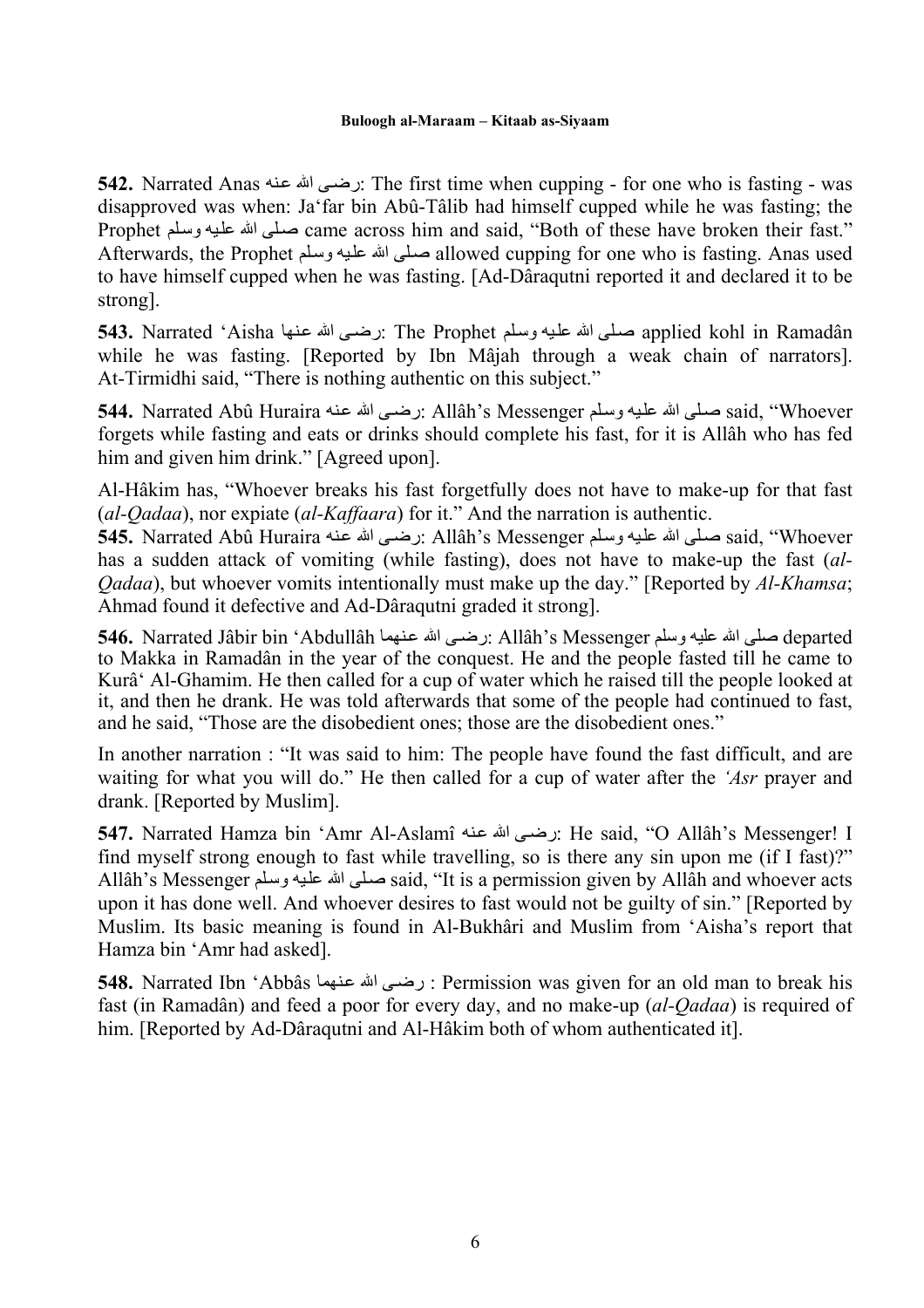**549.** Narrated Abû Huraira عنه االله ىѧرض: A man came to the Prophet وسلم عليه االله صلى and said, "O Messenger of Allâh, I am ruined." He asked him, "What has ruined you?" He replied, "I had intercourse with my wife during Ramadân." He then asked him, "Can you get a slave to free?" He said, "No." He asked, "Can you fast two consecutive months?" He said, "No." He asked, "Can you provide food for sixty poor people?" He said, "No." He then sat down. Meanwhile an *'Araq* [a basket] containing [30 Saa' of] dates was brought to the Prophet صلى لمѧوس يهѧعل االله. He said, "Give this as *Sadaqa*." The man said, "Am I to give to one who is poorer than we are? There is no family – between the two mountains of al-Madina – more in need of it than mine." The Prophet صلى الله عليه وسلم thereupon laughed till his premolar teeth appeared. He then said, "Go and feed your family with it." [Reported by *As-Sab'a* and the wording is that of Muslim].

5**50.** Narrated 'Aisha and Umm Salama نه عنهما The Prophet نهما used to اسلمي الله عليه وسلم على الله عليه وسلم get up at dawn while in a state of *Janâba* (sexual impurity). Then, he would take a bath and fast. [Agreed upon]. And Muslim added in the *Hadith* of Umm-Salama: "He would not make up (the fast)."

551. Narrated 'Aisha مصلى الله عليه وسلم: The Prophet رضتي الله عنها said, "Whoever dies while some fast is due from him (which is unfulfilled), his heir must fast on his behalf." [Agreed upon].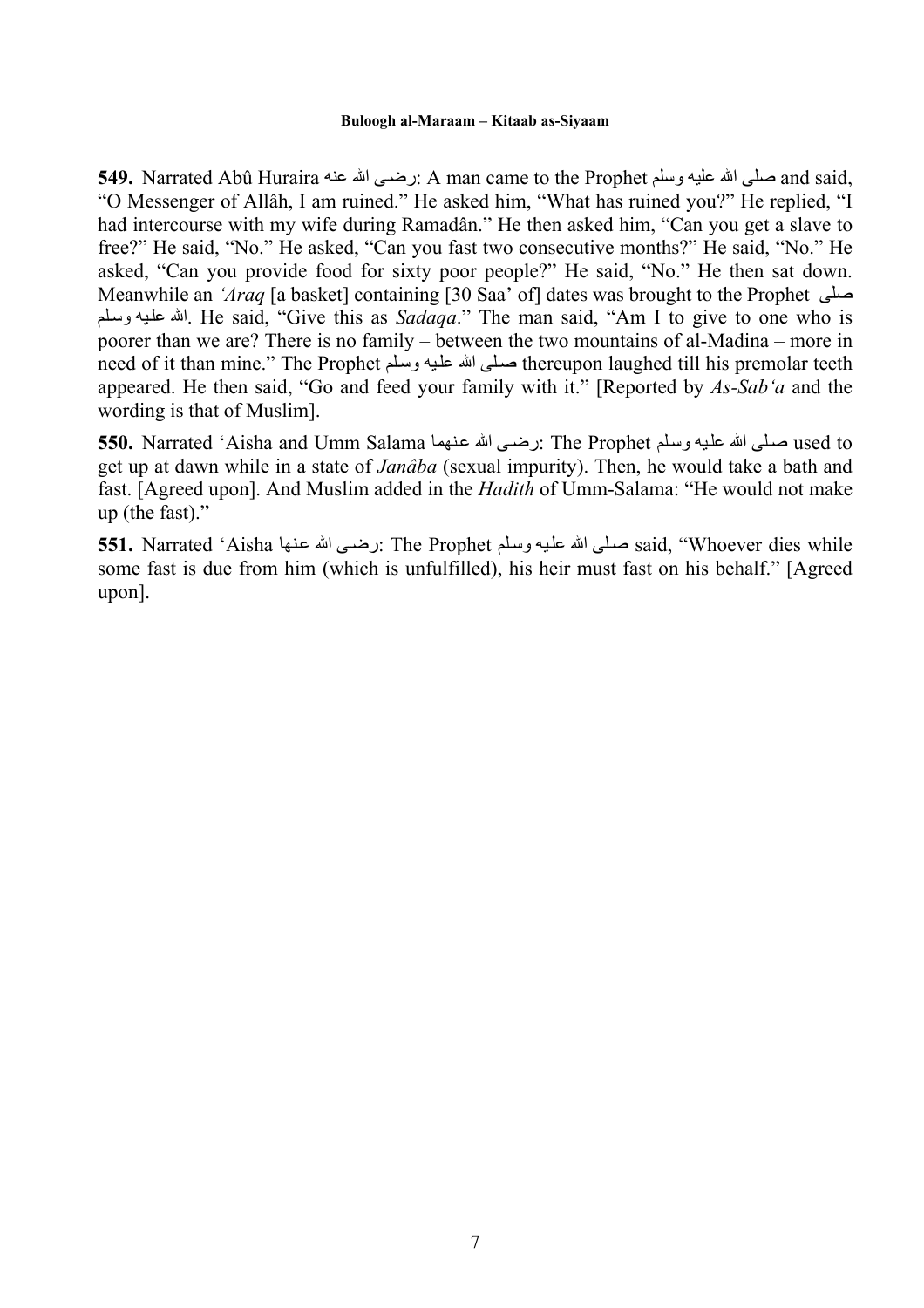### **Chapter 1 THE VOLUNTARY FASTING AND THE DAYS FASTING HAS BEEN PROHIBITED**

5**52.** Narrated Abû Qatâda Al-Ansâri لمنه الله عنه: Allâh's Messenger صلَّى الله عليه وسلَّم عليه وسلَّم asked about the fast on the day of *'Arafa*, whereupon he said: "It expiates the sins of the preceding year and the coming year." And he was asked about fasting on the day of *'Ashurâ'*, whereupon he said: "It expiates the sins of the preceding year." He was then asked about fasting on Monday, whereupon he said: "That is the day on which I was born, on it I was commissioned with Prophethood, and on it (the Qur'ân) was revealed to me." [Reported by Muslim].

**553.** Narrated Abû Ayub Al-Ansâri عنه االله رضى: Allâh's Messenger وسلم عليه االله صلى said, "He who fasts Ramadân, then follows it with six (days of fasting) from Shawwal, it will be (in terms of rewards) as if he has fasted a whole year." [Reported by Muslim].

5**54.** Narrated Abû Saʿîd Al-Khudri ارضي الله عنه: Allâh's Messenger صلى الله عليه وسلم: 4.55 "No slave (of Allâh) will fast for a day while engaged in *Jihâd,* without Allâh removing the Hell-fire a distance of seventy years from his face for that day." [Agreed upon, and the wording is Muslim's].

5**55.** Narrated 'Aisha مسلمي الله عليه وسلم Allâh's Messenger رضتي الله عنها عليه لى الله عنها used to fast to such an extent that we thought he would never break his fast, and he would go without fasting to such an extent that we thought he would never fast. I never saw Allâh's Messenger اسلى الله لمليه وسلم fast a complete month except in Ramadân, and I never saw him fast more in any month than in Sha'bân. [Agreed upon, and the wording is that of Muslim].

حملي الله عليه وسلم Allâh's Messenger نرضي الله عنه: Allâh's Messenger صلى الله عليه وسلم tommanded us to fast three days in the month; on the thirteenth, the fourteenth and the fifteenth." [Reported by At-Tirmidhi and An-Nasâ'i; Ibn Hibbân graded it *Sahih*].

**557.** Narrated Abû Huraira نرضي الله عنه: Allah's Messenger صلى الله عليه وسلم said: "It is not lawful for a woman to fast (optional fasting), when her husband is present, except with his permission. [Agreed upon; The wording is that of Al-Bukhâri]. Abû Dâ'ud added: "other than Ramadân."

5**58.** Narrated Abû Saʿîd Al-Khudri نرضي الله عنه الله علم: Allâh's Messenger صلى الله عليه وسلم ع fasting on two days, the day of *Al-Fitr* (breaking the fast of Ramadân) and the day of *Al-Adha* (offering sacrifices). [Agreed upon].

**559.** Narrated Nubaisha Al-Hudhali عنه االله رضى: Allâh's Messenger وسلم عليه االله صلى said, "The days of *At-Tashrîq* are days of eating, drinking and the remembrance of Allâh, the Great and Glorious." [Reported by Muslim].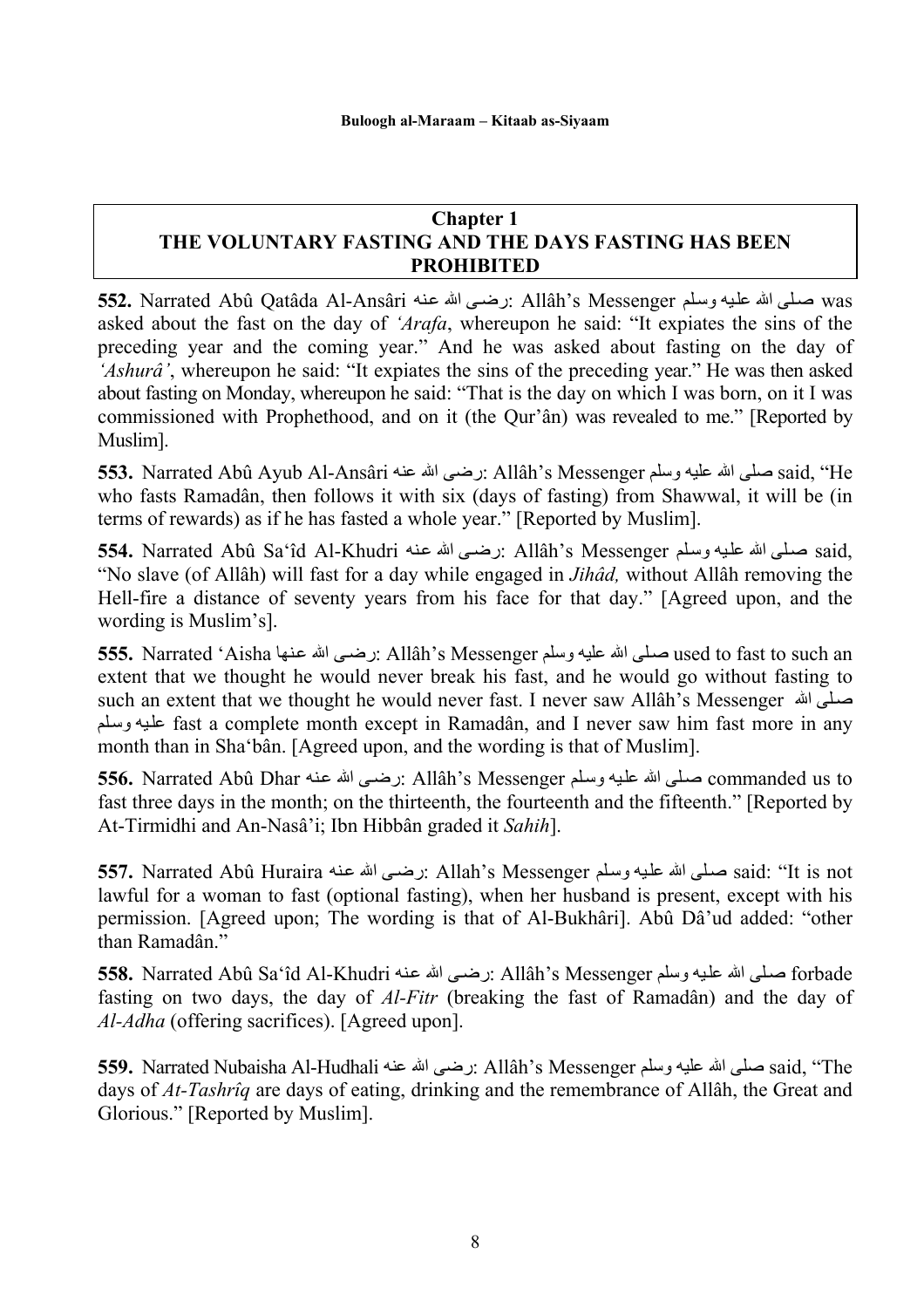**560.** Narrated 'Aisha and Ibn 'Umar عنهم االله رضى: Nobody was allowed to fast on the days of *At-Tashriq* except those who could not afford the *Al-Hady* (sacrifices). [Reported by Al-Bukhâri].

**561.** Narrated Abû Huraira عنه الله عنه: The Prophet وسلم عنه said, "Do not single out the night (preceding) Friday –from among the nights - for prayer; and do not single out Friday -from among the days - for fasting, unless it occurs during a day of fasting, which one of you normally observes." [Reported by Muslim].

5**62.** Narrated (Abû Huraira) نرضي الله عنه الله عنه: Allâh's Messenger صلى الله عليه وسلم ع $\mathrm{aid}, \mathrm{``None of}$ you should fast on Friday, unless he fasts (it together with) a day before it or a day after it." [Agreed upon].

**563.** Narrated (Abû Huraira) عنه االله رضى: Allah's Messenger وسلم عليه االله صلى said: "When the (month of) Sha'bân is halfway through, do not fast." [Reported by *Al-Khamsa*. Ahmad considered it *Munkar* (rejected)].

جمع الله عليه الله عليه وسلم Allâh's Messenger نرضي الله عنها said, كاه الله عليه الله عليه وسلم على الله عليه "Do not fast on a Saturday except what has been made obligatory on you; and if one of you can get nothing but a grape-skin or a twig from a tree, he should chew it." [Reported by *Al-Khamsa*, and its narrators are reliable, but it is *Mudtarib* (narrated with irreconcilable contradictions in the chain). Mâlik rejected it and Abû Dâ'ud said, 'It is *Mansûkh*  (abrogated).']

**565.** Narrated Umm Salama نهاѧع االله ىѧرض: Allâh's Messenger لمѧوس يهѧعل االله لىѧص used to fast mostly on Saturday and Sunday, and he used to say, "They are festival days for the polytheists, and I want to act contrary to them." [Reported by An-Nasâ'i. Ibn Khuzaima graded it *Sahih* and this is his wording].

**566.** Narrated Abû Huraira عنه االله ىѧرض: the Prophet وسلم عليه االله صلى prohibited fasting on the day of '*Arafa* at 'Arafât. [Reported by *Al-Khamsa* except At-Tirmidhi; Ibn Khuzaima and Al-Hâkim authenticated it, and Al-'Uqaili rejected it].

567. Narrated 'Abdullah bin 'Umar مصلَّى الله عنهما aid, نهم معلى الله عنها الله عنها الله عليه وسلّ "He who observes perpetual fasting, has not fasted." [Agreed upon]. Muslim reported it from Abû Qatada with the wording: "He has not fasted nor broken his fast."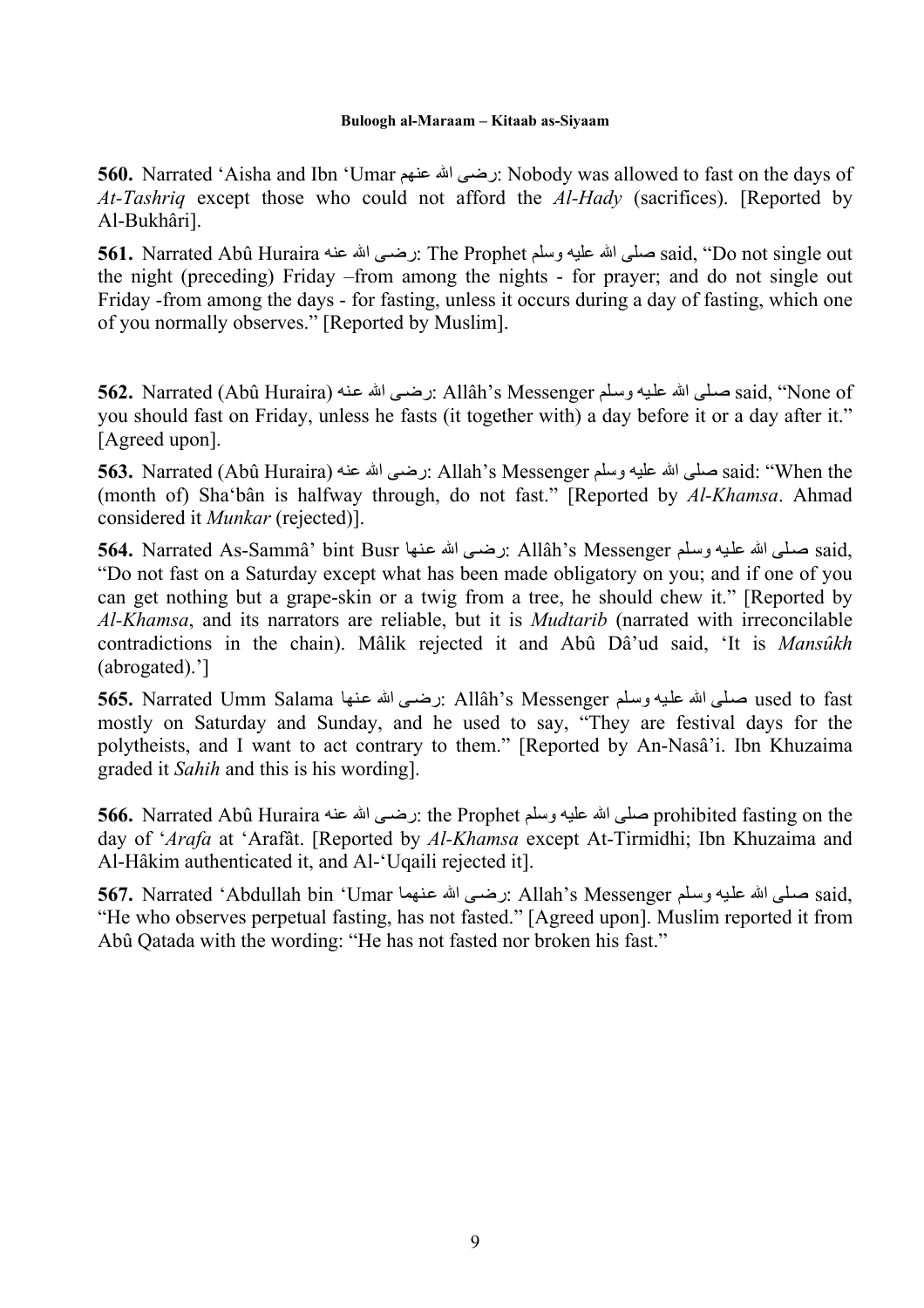### **Chapter 2**  *AL-I***'***TIKAF* **AND OFFERING OF PRAYERS DURING THE NIGHTS OF RAMADAN**

5**68.** Narrated Abû Huraira نه الله عنه الله عنه: Allâh's Messenger صلى الله عليه وسلم على الله عليه وسلم prays during the night in Ramadân with faith and seeking his reward from Allâh will have his past sins forgiven." [Agreed upon].

**569.** Narrated 'Aisha نرضى الله عنها: When the last ten days of Ramadân began, Allah's Messenger صلَّى الله عليه وسلَّع used to tighten his waist belt (i.e. occupy himself with the worship of Allâh), stay awake all night, and awaken his family (for night prayers). [Agreed upon].

**570.** Narrated ('Aisha) نهاѧع االله ىѧرض: When the Prophet لمѧوس يهѧعل االله لىѧص intended *I'tikaf*  (seclusion in the mosque for worship), he prayed the dawn prayer and then entered his place of seclusion. [Agreed upon].

**571.** Narrated ('Aisha) نهاѧع االله ىѧرض: The Prophet لمѧوس يهѧعل االله لىѧص used to engage in *I'tikaf*  (seclusion in the mosque for worship) during the last ten days of Ramadân till Allâh, Who is Great and Glorious took his soul (to His Mercy). Then, his wives engaged in *I'tikaf* after him (i.e. after his death). [Agreed upon].

572. Narrated ('Aisha) نهام الله عنها الله عنها الله عنها الله عنها would put his head in my room - while he was in the mosque - and I would then comb it. And he would never enter the house except for a need, if he was in *I'tikaf* (seclusion).[Agreed upon; the wording is Al-Bukhâri's].

**573.** Narrated ('Aisha) المنه عنها الله عنها الله عنها الله: The *Sunna* for one who is observing *I'tikaf* (seclusion in a mosque for worship) is not to visit a sick person, nor attend a funeral, nor touch nor fondle a woman (one's wife), nor go out for any need, except for that which is an absolute necessity. There is no *I'tikaf* without fasting, and no *I'tikaf* except in a congregational mosque. [Abû Dâ'ud reported it, and its narrators are acceptable, except that the strongest opinion is that the end of it (the last sentence) is *Mawqûf* (saying of a companion, i.e. 'Aisha)].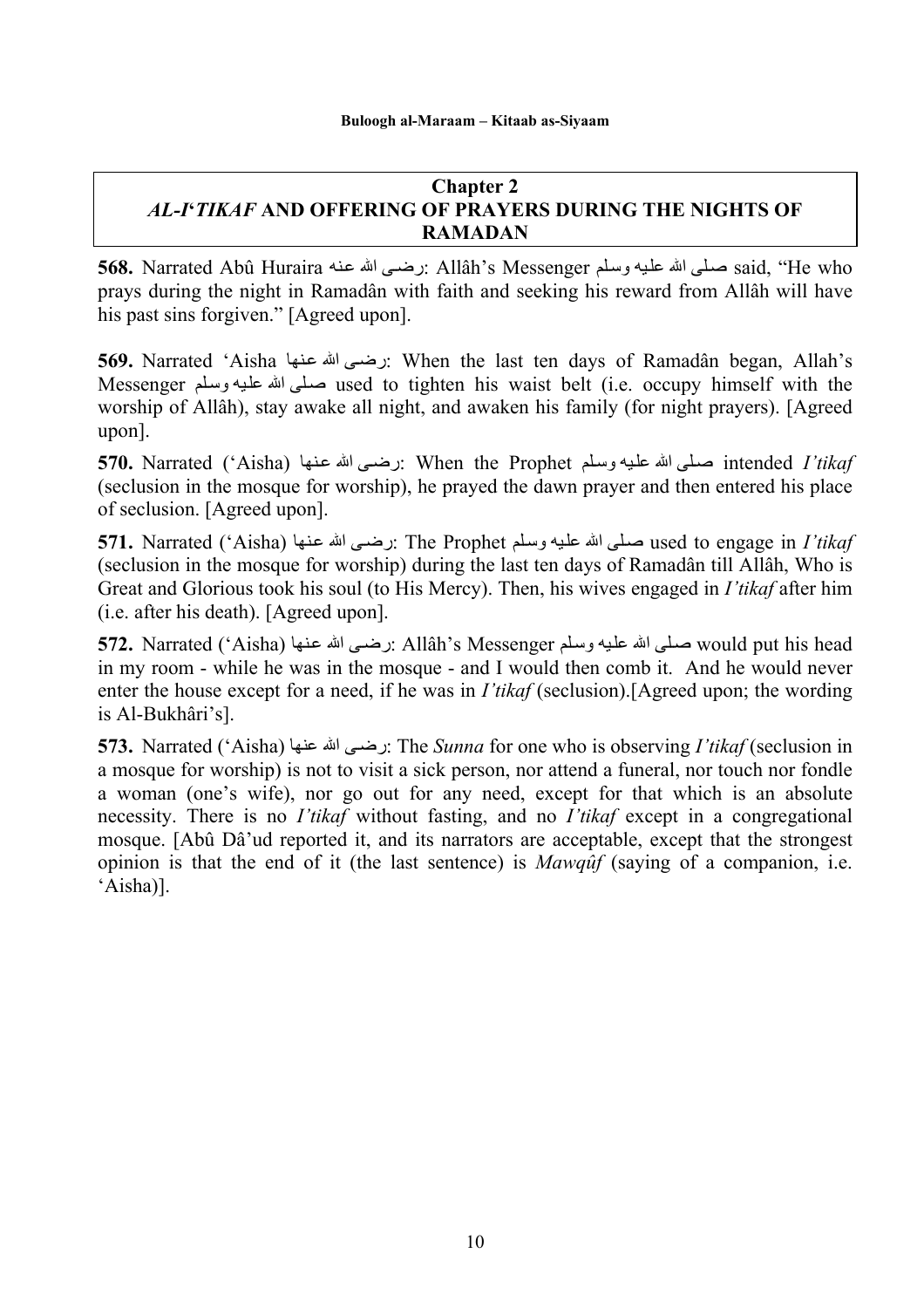**574.** Narrated Ibn 'Abbâs مصلَّى الله عليه وسلَّم The Prophet (نه عنهما said: "Fasting is not incumbent on one engaged in *I'tikaf* (seclusion in the mosque for worship) unless he imposes it on himself." [Reported by Ad-Dâraqutni and Al-Hâkim. The strongest opinion is that it is also *Mawqûf* (saying of a companion, i.e. Ibn 'Abbas)].

575. Narrated Ibn 'Umar مصلة الله عنهما Some of the Prophet's المصلَّم الله عنهما companions saw in their dreams that *Lailat-ul-Qadr* was among the last seven nights (of Ramadân). Hence, Allâh's Messenger صلى الله عليه وسلم said, "I see that your dreams agree regarding the last seven nights. Therefore, whoever is to seek it, should do so during the last seven nights." [Agreed upon].

**576.** Narrated Muʿâwiya bin Abû Sufyân نرضى الله عنهما : With regard to *Lailat-ul-Qadr*, the Prophet صلى الله عليه وسلم said, "It is the twenty-seventh night." [Reported by Abû Dâ'ud. The strongest opinion is that it is *Mawqûf* (saying of a companion, i.e. Mu'awiya].

Forty different sayings were mentioned regarding the exact night of *Lailat-ul-Qadr* and I mentioned them in *Fath Al-Bâri* [Explanation of *Sahih al-Bukhari*, by al-Hafiz Ibn Hajar].

**577.** Narrated 'Aisha نصفی الله عنها; I said, "O Allâh's Messenger, tell me, if I know which night is *Lailat-ul-Qadr*, what (supplication) should I say in it?' He said, "Say, O Allâh, You are forgiving and love forgiveness, so forgive me." [Reported by the *Al-Khamsa* except Abû Dâ'ud; At-Tirmidhi and Al-Hâkim authenticated it].

57**8.** Narrated Abû Sa'îd Al-Khudri نرضي الله عنه: Allâh's Messenger صلى الله عليه وسلم على الله عليه وسلم "Do not set out on a journey except to three mosques; i.e., *Al-Masjid Al-Harâm* (at Makka), my *Masjid* (at Al-Madîna) and *Al-Masjid Al-Aqsâ* (Mosque of Jerusalem)." [Agreed upon].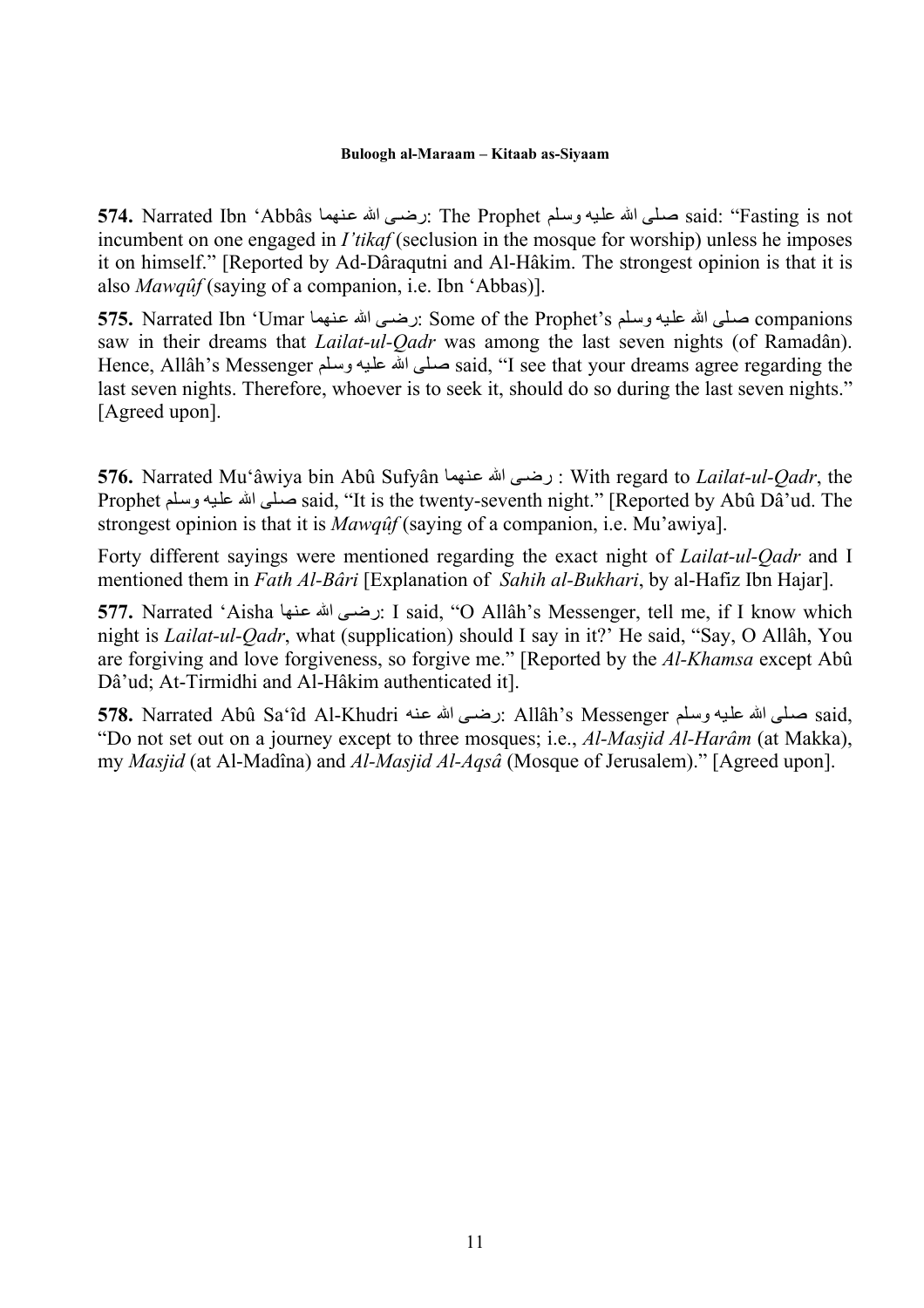# **Supplementary Notes**

# **An Introduction to the Mustalah al-Hadeeth**

#### **The Importance of this Study!**

Is the authentic Sunnah considered as Revelation?

The *Sunnah* (including the sayings, actions and approvals of the Prophet) is the second of the two revealed Fundamental Sources of Islam (along with the Qur'an).

What are the primary parts of a Hadeeth?

Every *Hadeeth has* two parts*: Matn* (text, or words which are reported) *Isnaad* (chain of narrators/reporters through whom the text is transmitted).

Why is the Isnaad Important?

*"The Isnaad is part of the Deen; had it not been for the Isnaad, whoever wished to would have said whatever he liked."* [Abdullah ibn al-Mubaarak (d. 181AH)]

*Why* is there a need for Verification of the *Isnaad?*

- (a) Due to *omission* of a reporter (link) in the chain (for one reason or another)
- (b) Due to *deliberate fabrication* of Ahaadeeth by various sects which appeared amongst the Muslims, in order to support their deviations.

#### *Acceptance* or *Rejection* of a Hadeeth based upon its *Narrators:*

*"They would not ask about the Isnaad. But, when the fitnah (trouble, turmoil...) happened, they said: Name to us your men. So, the narrations of the Ahlus-Sunnah would be accepted, while those of the Ahlu-l-Bid'ah would not be accepted.* [Muhammad Ibn Seereen (d. 110AH)]

#### **General overview of the Sciences of Hadeeth.**

- a. *al-Mutoon (Matn)* The Texts of Ahaadeeth
- b. *ash-Shurooh* (*Sharh*)– Explanations of the Ahaadeeth
- c. *al-Mustalah* Technical Classifications of the Hadeeth
- d. *at-Takh-reej/ar-Rijaal* Extraction and Identification of the Sources of Hadeeth; Identification and Critical Classification of the Narrators of Hadeeth (*Rijaal*).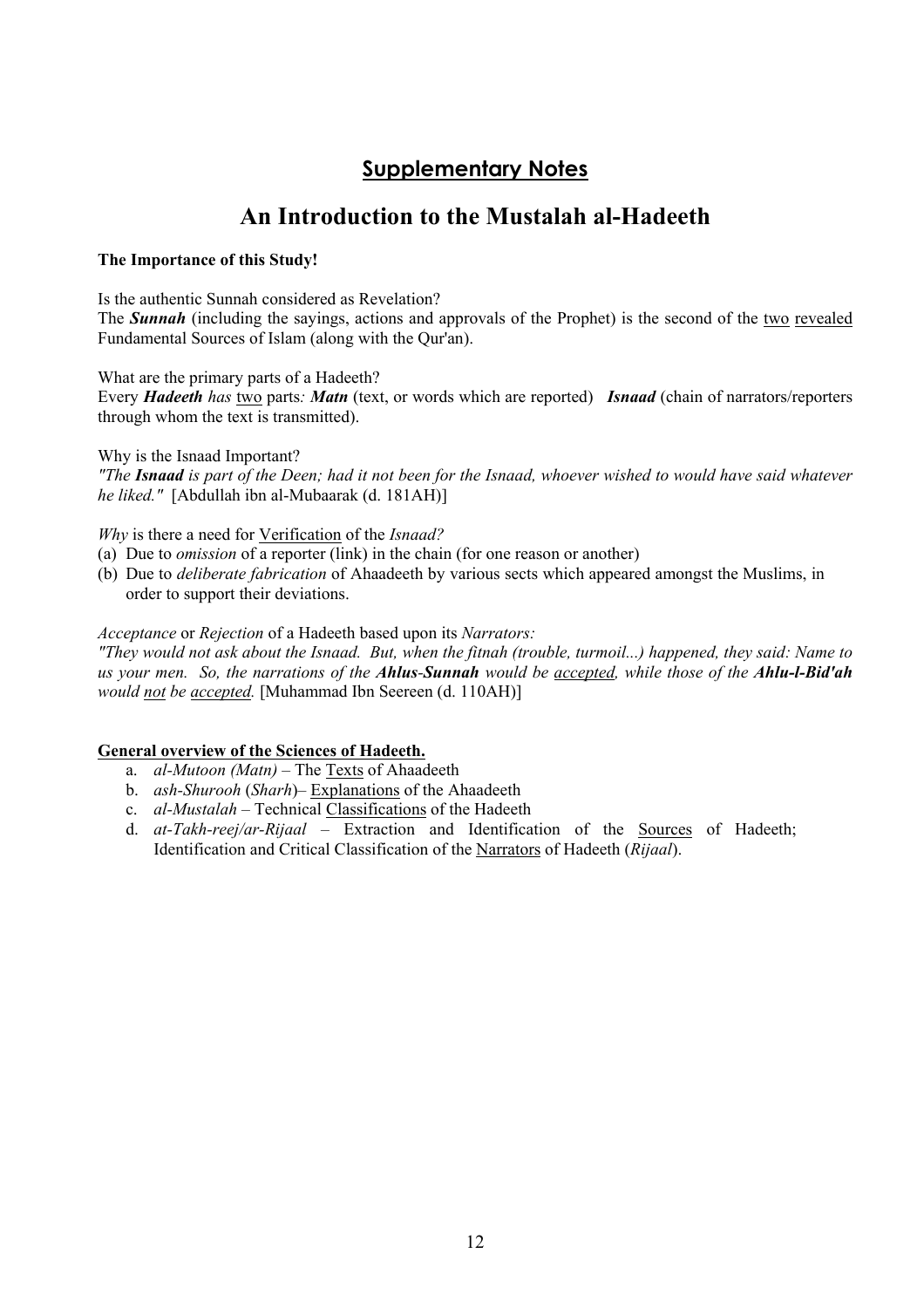#### **Brief History of Mustalah al-Hadeeth**

#### The First Stage (Oral Transmission)

As time passed, more reporters were involved in each *Isnaad*, and hence the need for a more systematic approach to the acceptance or rejection of Hadeeth. This *system* or *science* related to the rules and principles of *classification of Hadeeth* is what is known as *Mustalah al-Hadeeth*. In the initial stage this information was transmitted by the scholars **orally**.

#### The Second Stage (Scattered Writtings)

Later these rules and principles were **written** down (systematically), but in scattered writings - along with other sciences such as *al-Fiqh*, *Usool al-Fiqh*, *Hadeeth... -* in such books as *ar-Risaalah* and *al-Umm* [Imaam ash-Shaafi'ee (d.204AH)], the Introduction to *Saheeh Muslim* [Imaam Muslim ibn al-Hajjaaj (d.261AH)], and *al-Jaami'* [Imaam at-Tirmidhee (279AH)]

#### The Third Stage (Independent/Specialized Works)

As time went on and the various sciences developed - in the  $4<sup>th</sup>$  Century of the Hijrah - the scholars began to author books for each science independently. One of the first to author a comprehensive book on the subject of *al-Mustalah* was Abu Muhammad al-Hasan ibn Abdur-Rahmaan **ar-Raama-hur-muzee** (d.360AH), with his book *al-Muhaddith al-Faasil baina ar-Raawee wa-l-Waa'ee.* 

Many important books were written during this stage, including the books of *al-Haakim an-Naisaabooree*  (d.405H), al-Khateeb al-Baghdaadee (d.463H), al-Qaadee 'Iyaadh (d.544H), etc. Then, in the 7<sup>th</sup> Century of the Hijrah, a book was written which came to be the standard reference for thousands of scholars and students of Hadeeth until today: *Uloom al-Hadeeth* (which is known today as *Muqaddimah Ibn Salaah*) by Abu 'Amr 'Uthmaan ibn Abdur-Rahmaan ash-Shah-razooree [known as *Ibn Salaah* (d.643H)]

Many notable works were produced later - based upon the *Muqaddimah* of *Ibn Salaah*  Including: *Taqreeb an-Nawaawee [an-Nawawee (d.676H)]; Tadreeb ar-Raawee [as-Suyootee (d.911H)]; Ikhtisaar Uloom al-Hadeeth [Ibn Katheer (d.774)]; at-Taqyeed wa-l-Eedaah [al-'Iraaqee (d.806H)]; an-Nukat ala Kitaab Ibn Salaah [Ibn Hajar al-Asqalaanee (d.852H)];* 

#### **Mustalah al-Hadeeth**

The various books of al-Mustalah primarily deal with the classification of Hadeeth based upon various considerations, including:

Reference to a Particular Authority: [Marfoo' - Mawqoof -Maqtoo']

Reference to the Links in the Isnaad: [Muttasil, Munqati', Mu'allaq...]

Reference to the number of reporters in every stage: [Mutawaatir, Aahaad]

Reference to the manner in which the Hadeeth is reported: ['An, Haddathanaa..]

Reference to the Nature of the *Text* or *Chain*: [Ziyaadah ath-Thiqah, Shaadh, Mudraj]

Reference to the Hidden Defects in the *Text* or *Chain*: [Mu'allal: Maqloob, Mudtarib]

Reference to the Reliability and Memory of the Reporters: [Saheeh, Hasan, Da'eef...]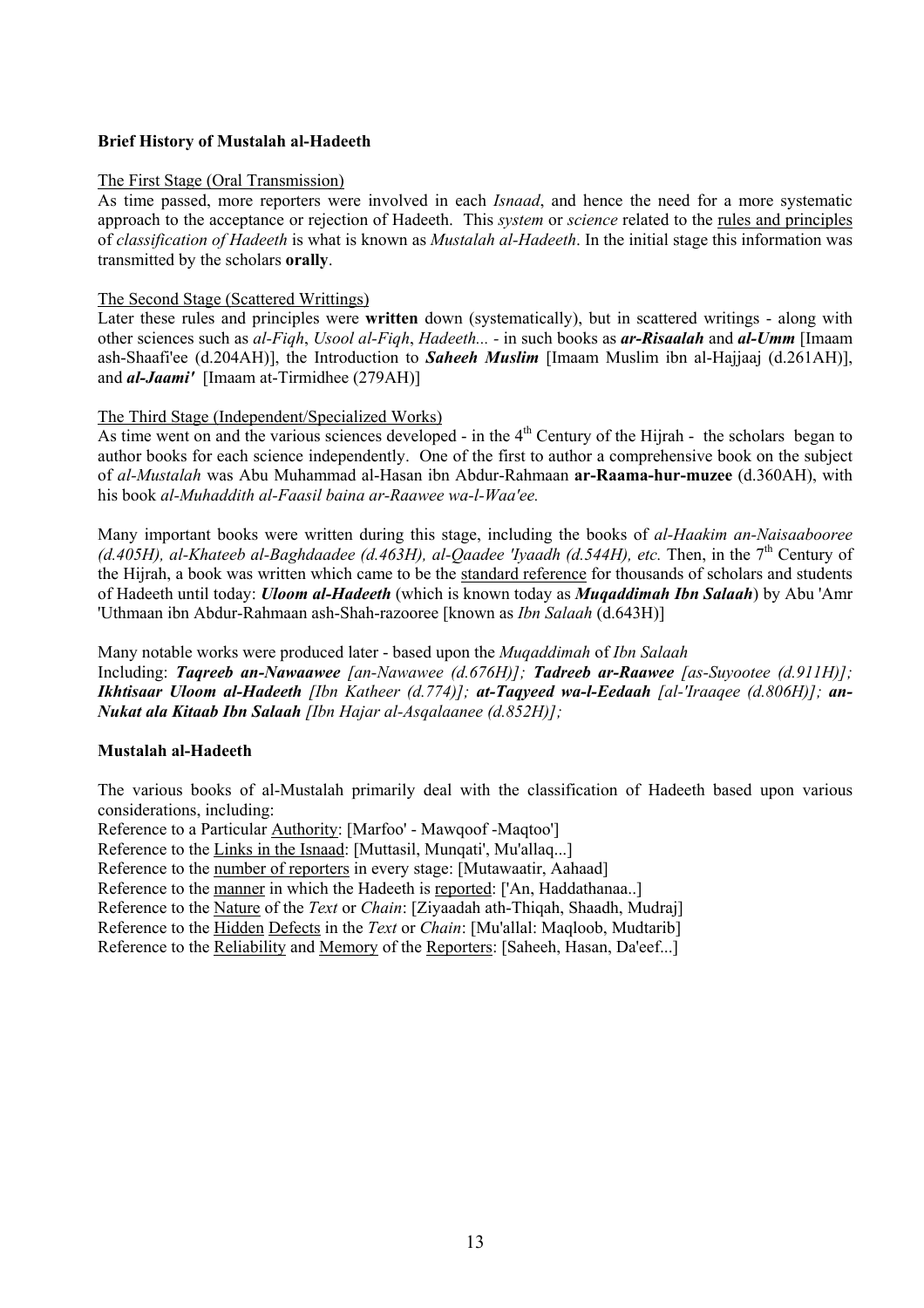#### Preliminary Definitions:

#### **Ilm al-Mustalah**

The *knowledge* of the *principles* and *rules* by which the condition/state of the *Isnaad* (chain of narrators) and the *Matn* (Text) may be known, in reference to its acceptance or rejection.

#### **Its Subject Matter**

The *Sanad* (chain of narrators) and the *Matn* (Text) as regards its acceptance or rejection.

### **Its Benefit**

The distinction between the *Ahadeeth* which are authentic and those which are weak.

### **Al-Hadeeth**

- (1) Linguistically: Something new
- (2) Technically: That which is attributed to the Prophet from his words, actions or approvals.

### **Al-Khabar**

- (1) Linguistically: News/Information
- (2) Technically:
	- (a) It is the same as al-Hadeeth
	- (b) Something reported from other than the Prophet
	- (c) Including that which is reported from the Prophet or others

### **Al-Athar**

- (1) Linguistically: Remains/Remnants of something
- (2) Technically:
	- (a) It is the same as al-Hadeeth
	- (b) The sayings and actions reported from the Sahaabah and Taabi'een.

### **Al-Isnaad**

- (a) Attributing or ascribing the Hadeeth to the one who said it by way of a chain of narrators
- (b) The actual *chain of narrators* that extends back to the text; and this meaning is the same as *Sanad.*

### **As-Sanad**

- (1) Linguistically: The Support/Prop (upon which something rests)
- (2) Technically: The actual *chain of narrators* that extends back to the text.

### **Al-Matn**

- (1) Linguistically: Something solid, which is raised up from the earth.
- (2) Technically: The actual *speech*/*words* that the chain of narrators ends with.

### **Al-Musnad**

- (1) Linguistically: That which has been attributed to someone.
- (2) Technically:
	- (a) Every book whose narrations are separately arranged according to the *Sahaabee* who reported it.
	- (b) That hadeeth which is traced back to the Prophet (*marfoo'*) with an unbroken chain (*muttasil*).
	- (c) It may also refer to the *Sanad (*chain*)*.

#### **Al-Musnid**

The one who narrates the hadeeth with its chain of narrators.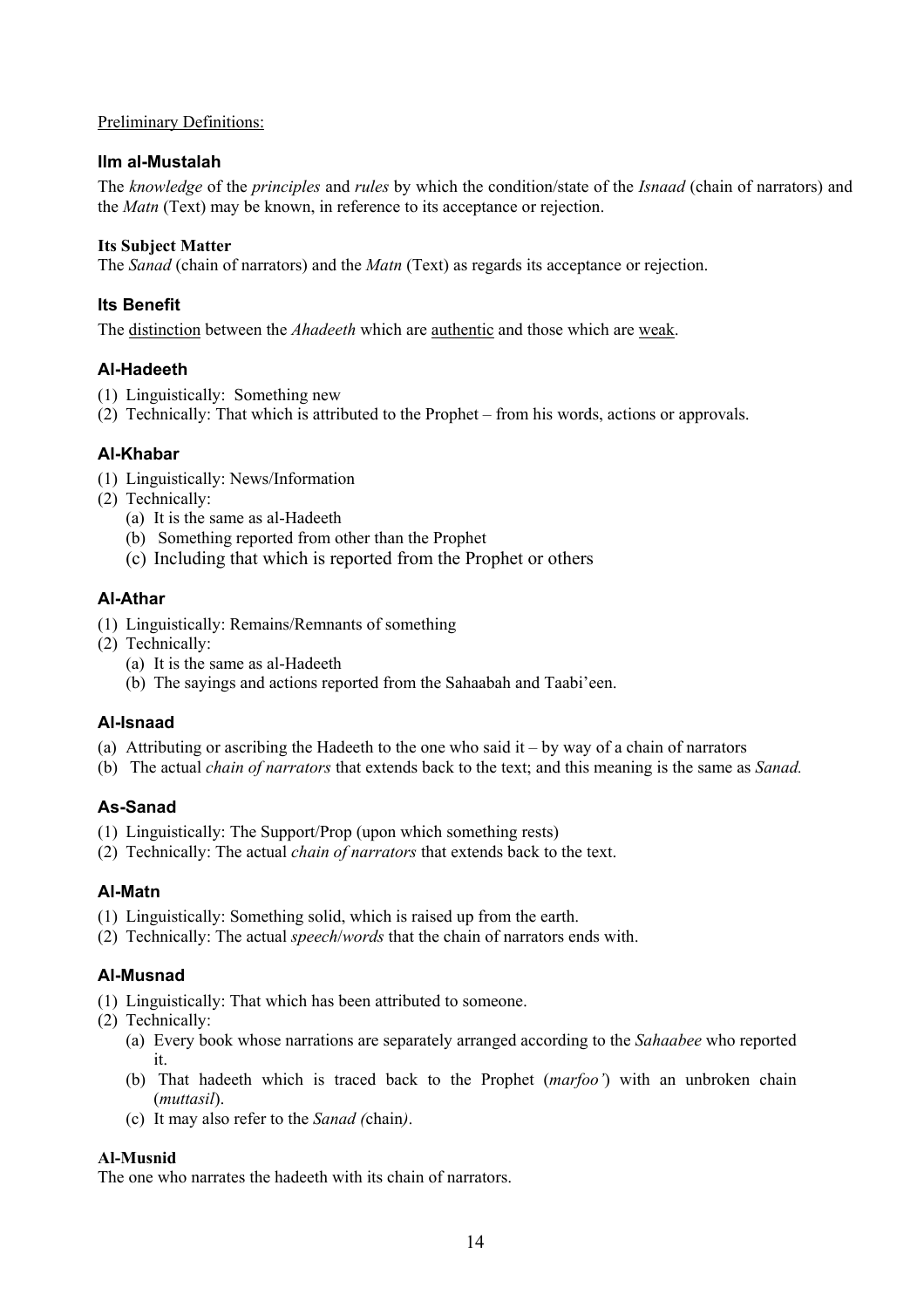#### **Al-Muhaddith**

One who is engaged with the science of hadeeth – *Riwaayatan* (classification of the hadeeth and the narrators) and *Diraayatan* (the texts of the hadeeth and its explanations) – having knowledge of a great many texts of hadeeth and narrators.

### **Al-Haafidh**

- (a) The same as al-Muhaddith
- (b) One who is of a higher standard such that what he knows at every level of narrators is more than what he does not know.

#### **Al-Haakim**

He who has knowledge comprehending almost all of the ahaadeeth, whereas only a few might escape him.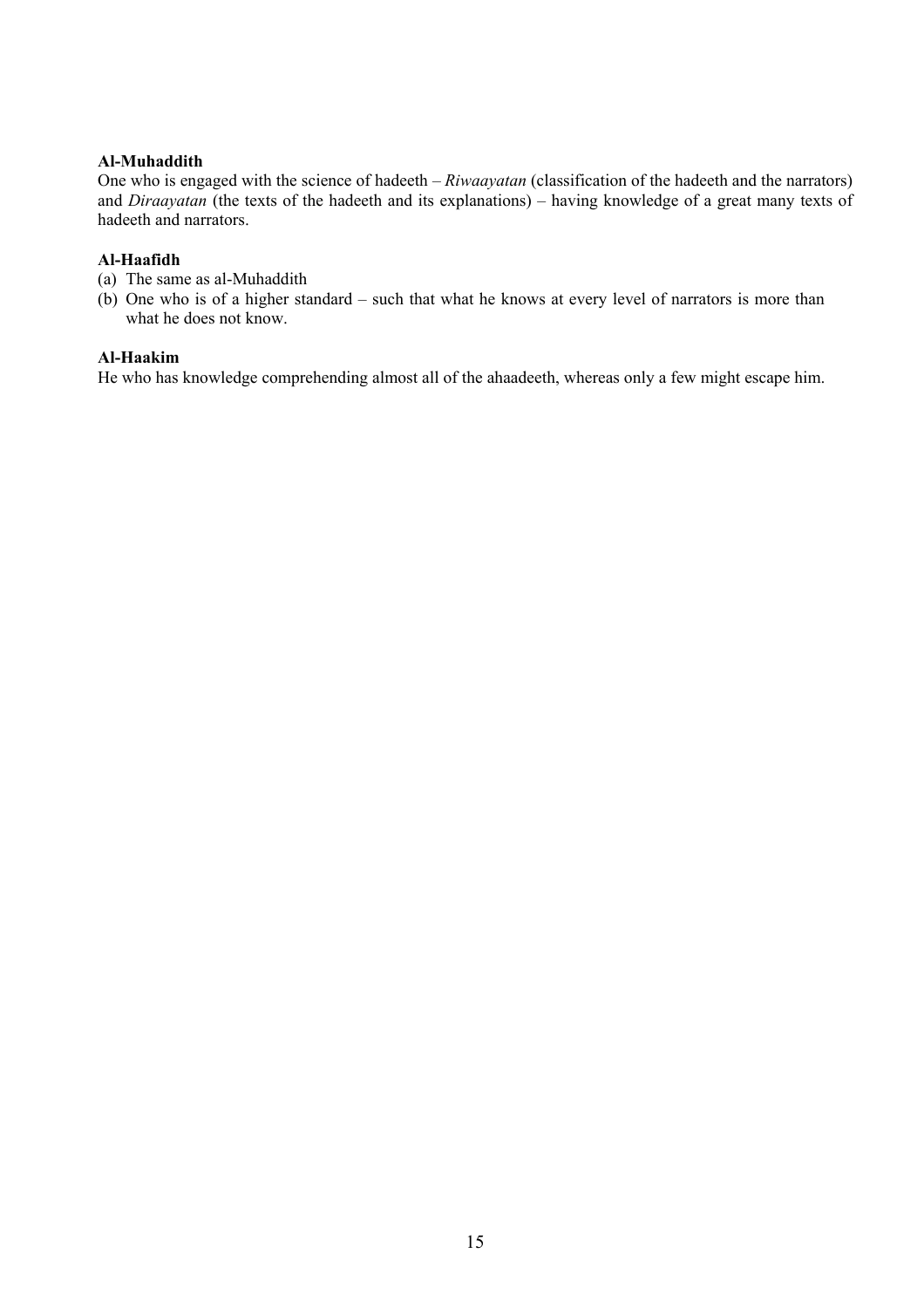#### **Rijaal al-Hadeeth**

*'Ilm ar-Rijaal* deals with examination, inspection and scrutinizing the Biographies of the reporters/narrators of Hadeeth for authenticating/favorable remarks (*Ta'deel*), or disparaging/unfavorable remarks (*Jarh*) about the character (*'Adaalah*) of the narrators and their accuracy (*Dabt*) in reporting - in order to determine the *reliability* and *acceptability* of what they have reported from the Prophet.

Examples of such remarks, in descending order of authentication, are: *Imaam* (leader), *Haafiz* (preserver) (Saheeh - Authentic) *Thabt* - *Thiqah* (reliable, trustworthy) (Saheeh - Authentic) *Yukh*-*tee* (makes mistakes) (Da'eef or Hasan Li-Ghairi-hi -...) *Da'eef* (weak) (Da'eef - Weak) *Matrook* (abandoned by the scholars of Hadeeth) (Da'eef Jiddan - Very Weak) *Khadh*-*dhaab* (liar, used to fabricate ahaadeeth) (Mawdoo' - Fabricated)

**Note**: In the case of conflicting remarks – from the same scholar or from two or more different scholars – all remarks have to be reviewed carefully with consideration of: the *reason* given for the unfavorable remark; the *seriousness* of the particular criticism; the *authenticity of the chain* by which the critical remarks are transmitted; the *eras of the critics* whose remarks conflict; *differences in the usage* of the various technical terms by different scholars; the *strictness or leniency* of the scholar or scholars whose comments are under consideration…etc.

The scholars have been classified into three general categories here: *Muta'annit, Muta-thabbit* (extremely critical, strict) *Mu'tadil, Munsif* (balanced, fair) *Mutasaahil* (lenient, easy going).

Outline of the general catagories of Hadeeth

#### **-Relating to the number of narrators/reporters at each level of the chain**

- a. Al-Khabar *al-Mutawaatir* (consecutive)
- b. Al-Khabar *al-Aahaad* (single, isolated): *al-Mash-hoor* (famous), *al-Azeez* (rare, strong), *al-Ghareeb* (scarce, strange)

#### **-Relating to the Acceptance or Rejection of a particular hadeeth**

a. al-Khabar *al-Maqbool* (acceptable reports):

 *as-Saheeh* (sound, authentic), *al*-*Hasan* (good); *Saheeh Li*-*Ghairi*-*hi* (due to the support of other narrations), *Hasan Li-Ghairi-hi* (due to the support of other narrations)

- b. al-Khabar *al-Mar-dood* (rejected reports): *ad-Da'eef* (weak)…
- c. Reasons why a hadeeth may be rejected:

---A *Break* in the chain of narrators: *al-Mu'allaq* (hanging, suspended), *al*-*Mursal* (hurried), *al*-*Munqati'* (broken, cut off), *al*-*Mu'dal* (weakened)

*Critical remarks* concerning the narrators [*Dabt* (accuracy) or '*Adaalah*(character)]: *al*-*Mawdoo'* (fabricated, forged), *al*-*Matrook* (abandoned), …

*Al-Jahaalah bi-l-Raawee* (A narrator whose credibility is not confirmed)

#### **–Relating to the Source or Authority from whom the Hadeeth is related**

*al-Hadeeth al-Qudsee* (reported from Allah), *al-Marfoo'* (elevated, raised up), *al-Mawqoof* (stopped, suspended), *al-Maq-too'* (severed, cut off)

#### **-Other Categories of Hadeeth which may be Acceptable** *or* **Rejected**

*al-Musnad* (supported); *al-Muttasil* (continuous)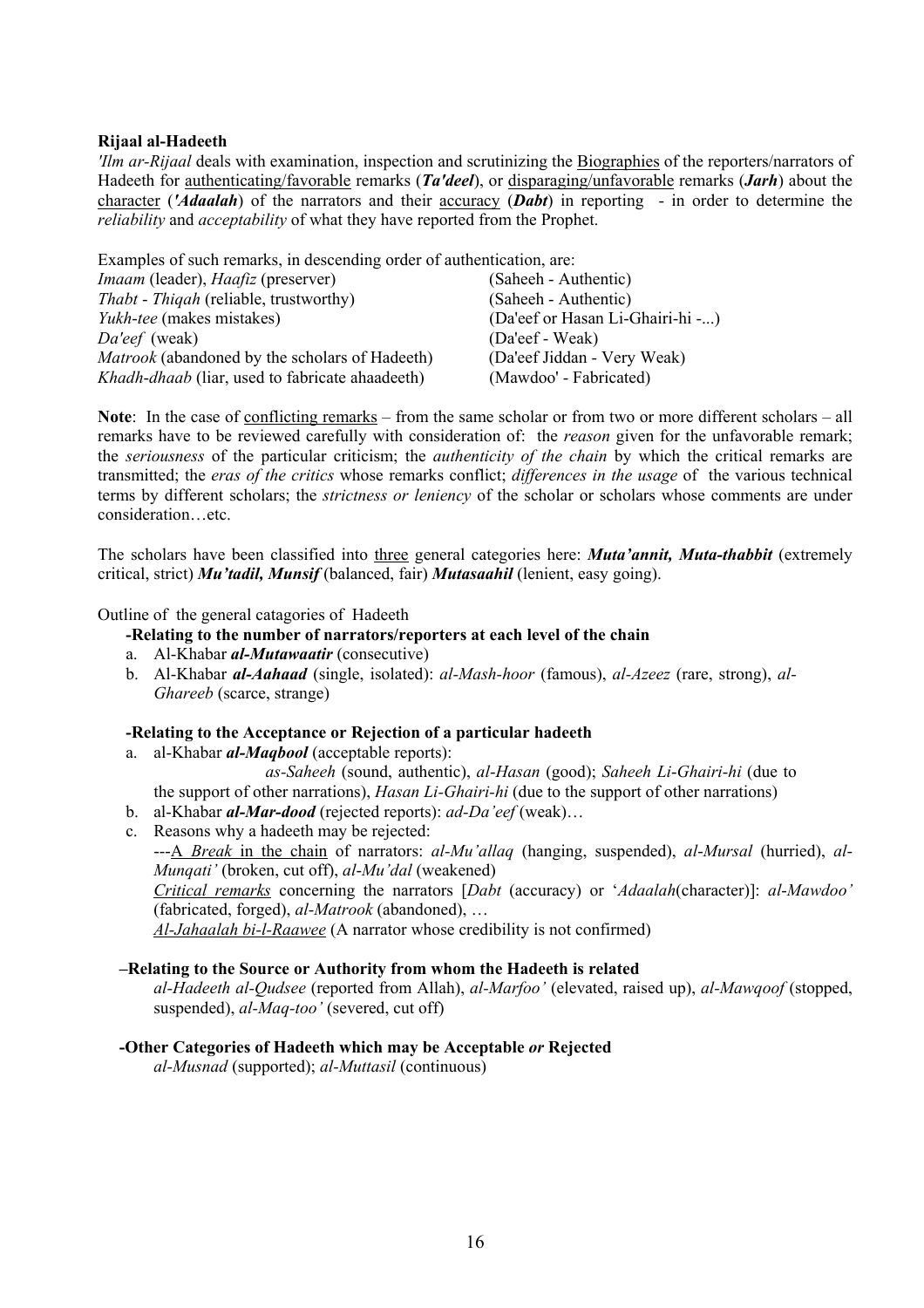### **Classification of Hadeeth With Reference to a Particular Authority**

### *Marfoo'*

Linguistically: Raised up, Elevated Technically: That which has been ascribed or attributed to the *Prophet*

### *Mawqoof*

Linguistically: Stopped, suspended

Technically: That which has been ascribed or attributed to the *Sahaabah;* it may also be used to refer to those after the *Sahaabah*, if restricted by such saying as: *Mawqoof az*-*Zuhree* (a saying of Ibn Shihaab az-Zuhree).

Some types of narrations appear to be *mawqoof*, while, in fact, they take the ruling of *marfoo'* [raised up to the Prophet].

# *Maqtoo'*

Linguistically: Severed, cut off Technically: That which has been ascribed or attributed to the *Taabi'een* or those who came after them.

### **Classification of Hadeeth With Reference to the** *Links in the Isnaad*

[In consideration of whether the chain is *broken* (*munqati'*) or *unbroken* (*muttasil*)]

# *Musnad*

Linguistically: That which has been attributed to someone.

Technically:

- (a) That hadeeth which is traced back to the Prophet (*marfoo'*) with an unbroken chain (*muttasil*).
- (b) Every book whose narrations are separately arranged according to the *Sahaabee* who reported it.

It's Ruling (*Hukm*): It could be *Saheeh*, and it could be *Da'eef*.

# *Munqati'*

### Linguistically: Cut off, detached, non continuous

Technically: The (hadeeth) whose Isnaad is *not connected* (non-continuous), without consideration of *how* or *where* the break(s) occurs. This definition includes *all types* of broken chains. However, many of the scholars use it to refer specifically to broken chains other than: *Mursal* (a break at the end), *Mu'allaq* (a break at the beginning) or *Mu'dal* (two consecutive missing links) [full definitions follow].

It's Ruling (*Hukm*): It is *Da'eef* (weak).

# *Mursal*

Linguistically: Set free, hurried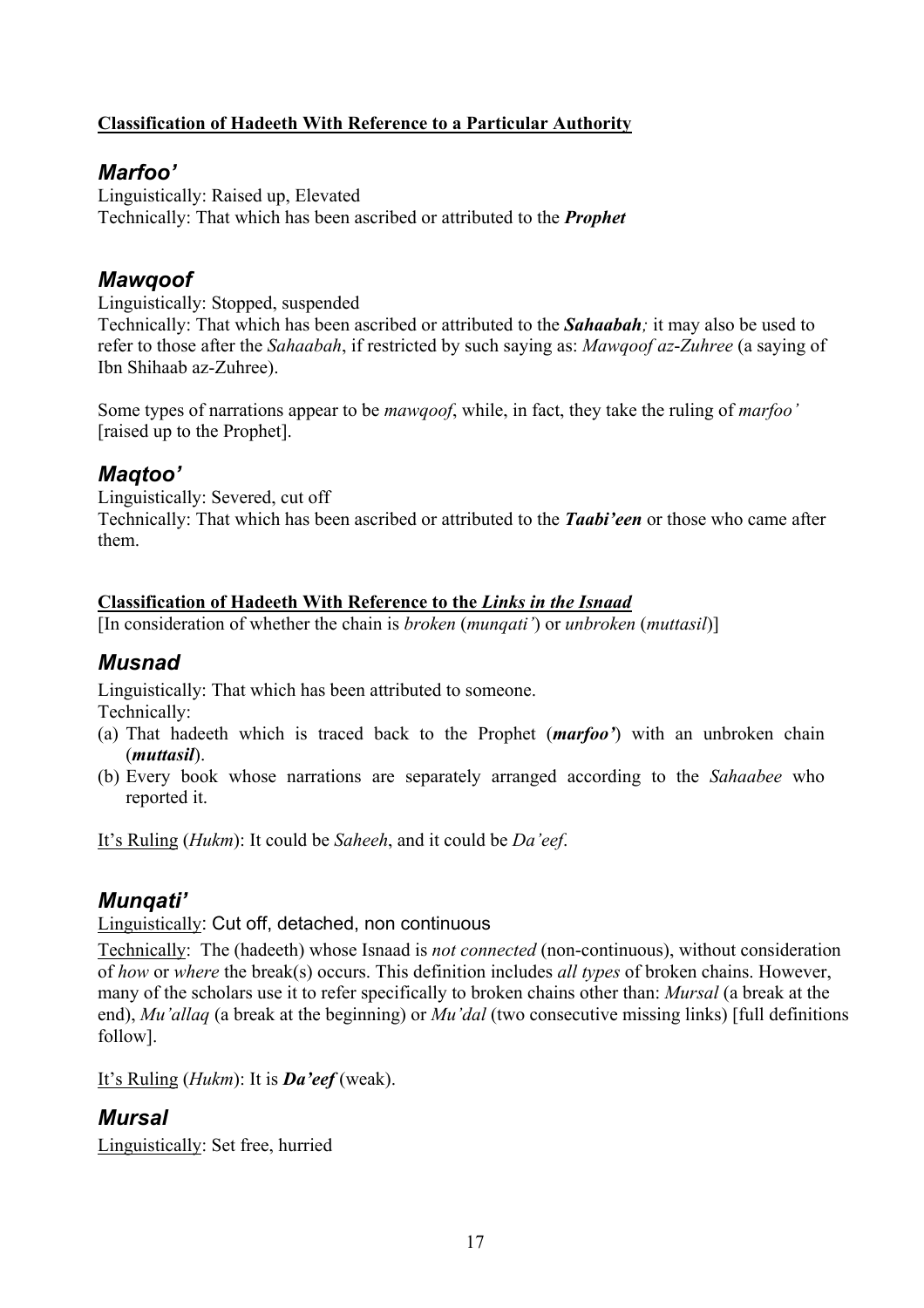Technically: The (hadeeth) whose narrator(s) is missing – at the *end* of the Isnaad, after the *Taabi'ee;* for example, a *Taabi'ee* says: '*Qaala Rasoolu-llah…'* 

It's Ruling (*Hukm*): There are three (3) opinions:

- (a) *Da'eef Mardood* (weak, rejected). This is the opinion of the majority of scholars of Hadeeth, as well as many of the scholars of *Fiqh* (Jurisprudence) and *Usool* (Fundamentals of Jurisprudence) - due to ignorance of the status of the missing link who could very well be other than a *Sahaabee* (companion).
- (b) *Saheeh Hujjah* (authentic, proof), with the condition that the narrator who reports from the Prophet (at the point of the missing link) is *Thiqah* (reliable), and that he is known not to leave out the person he reports from except that the missing person is *Thiqah* (reliable) also. This is the opinion of Abu Haneefah, Maalik, and the more well known opinion of Ahmad. They say that it is not possible that a reliable *Taabi'ee* would attribute something to the Prophet unless he heard it from a reliable source.
- (c) *Maqbool* (acceptable), if *supported* by other factors [The opinion of ash-Shaafi'ee ..]

# *Mursal as-Sahaabee*

It is the ahaadeeth reported from the Companions, which they have not heard directly from the Prophet nor witnessed – due to their young age, late acceptance of Islam, or being absent from the Prophet.

It's Ruling (*Hukm*): *Saheeh Hujjah* (authentic, proof), according to the majority of scholars – since a *Sahaabee* rarely narrates from other than another *Sahaabee*, and if they narrated from a *Taabi'ee* they would say so clearly; otherwise, the failure to mention the name of the *Sahaabee* whom he heard from is not detrimental since all of the *Sahaabah* are reliable trustworthy reporters.

### *Mu'allaq*

Linguistically: Hanging, suspended

Technically: The (hadeeth) which has one or more *consecutive* narrators deleted from the *beginning* of it's *Isnaad* (chain) [from the point of the collector, like al-Bukhaaree, etc.].

It's Ruling (*Hukm*): *Mardood* (rejected), since it is missing one of the conditions of *Qubool* (acceptance), i.e. a *connected chain* of narrators (*ittisaal as-sanad*), due to the deletion of one or more narrators, whose condition (or reliability) is unknown.

# *Mu'dal*

Linguistically: Perplexing, weakened, disabled

Technically: The (hadeeth) which has *two* or more *consecutive* narrators deleted from it *Isnaad* (chain of narrators) – at any point of the chain, except the beginning (*Mu'allaq*) or the end (*Mursal*).

It's Ruling (*Hukm*): *Da'eef* (weak). It is weaker than the *Mursal* and *Munqati'*- due to the increase in the number of missing narrators from the *Isnaad*.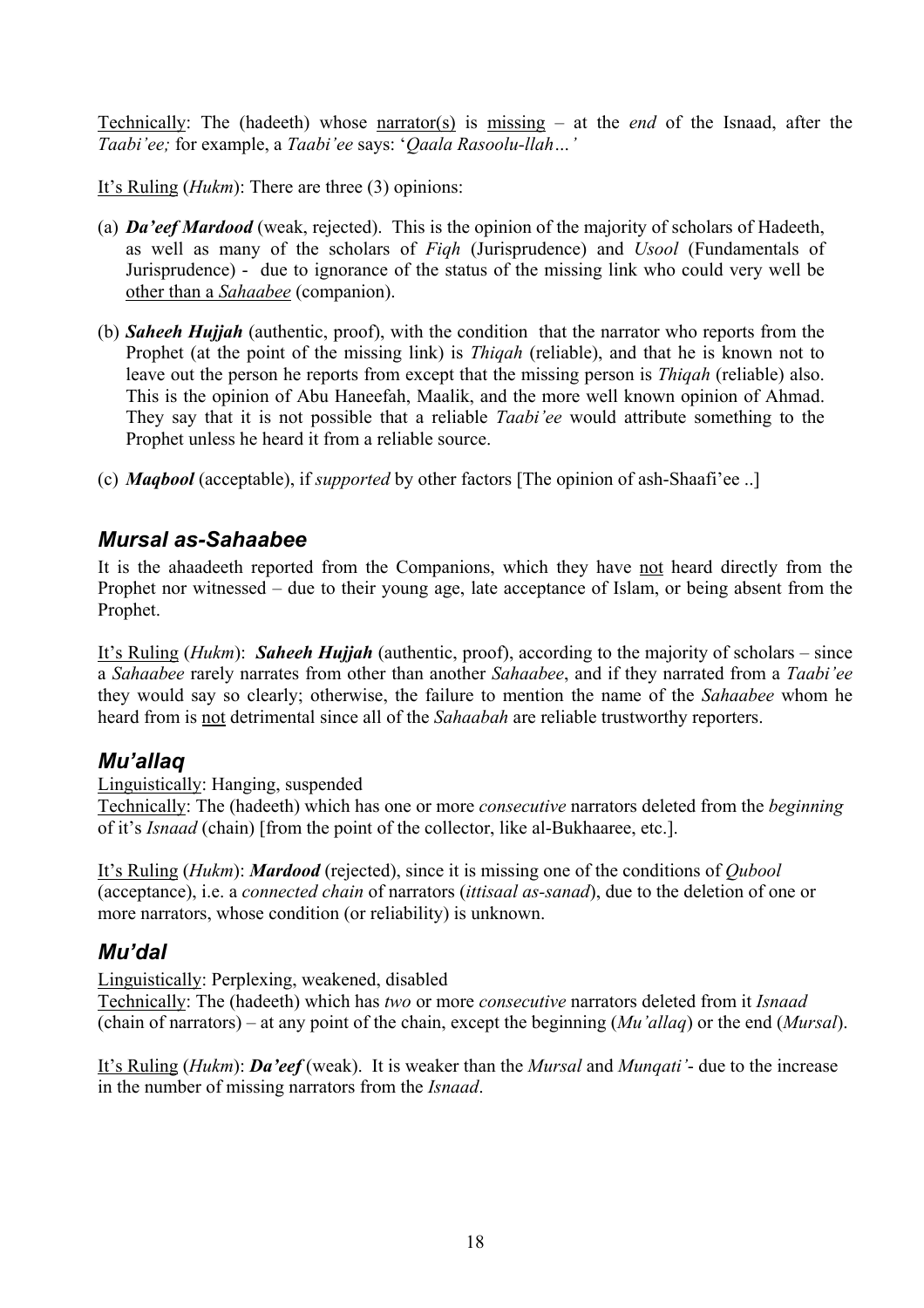### **Classification of Hadeeth According to the** *Number of Reporters at each Stage of the Chain*

### *Mutawaatir*

Linguistically: That which is consecutive, or comes in succession.

Technically: That which is reported by such a large number of people that it would be impossible – under normal conditions – to conspire to forge or fabricate it.

Its Conditions (*Shuroot*):

(a) That it be reported by a very *large number* of people (which is not agreed upon)

- (b) That its large number of reporters is found in every level of the chain
- (c) That under normal circumstances, it would be impossible to conspire to forge the report

(d) That its basis be derived from something known by the senses: sight, hearing, touching…

It's Ruling (*Hukm*): *al-Ilm ad-Darooree (Yaqeenee)* Certain knowledge is derived from it, which a person is obligated to accept just as if he/she had actually witnessed it. There is no need to seek out the status of the chain of reporters.

Its Divisions *(Aqsaam):* 

- (a) *al-Mutawaatir al-Lafzee* (in the actual wording); the one whose *wording* and *meaning* are Mutawaatir,
- (b) *Al-Mutawaatir al-Ma'nawee* (in the meaning only); like the hadeeth of raising the hands in supplication, punishment in the grave, the fountain of the Prophet on the Day of Resurrection, building a *masjid* for the sake of Allah…

# *Khabar al-Aahaad*

Linguistically: It is the plural of one (*ahad*) Technically: That which does not fulfill all the conditions of the *Mutawaatir*.

Its Ruling (*Hukm*) *al-Ilm an-Nadharee* Knowledge which requires investigation [to confirm its authenticity or its indications].

### *Al-Mash-hoor*

Linguistically: Well-known, famous

Technically: That which is reported by three or more people at every level in the chain, while not fulfilling the conditions for *Mutawaatir*.

Its Ruling *(Hukm):* Neither of the two types of Mash-hoor is necessarily described as *Saheeh* (authentic) or *Da'eef* (weak); it may be *Saheeh, Hasan, Da'eef* or even *Mawdoo'*

### *al-Azeez*

Linguistically: Rare or Strong

Technically: That which is reported by no less than *two* narrators at every level of the chain [even if it exceeds two at some of the levels in the chain of narrators]. An example of a Hadeeth Azeez: *None of you is a believer (perfectly) until I am more beloved to him than his father, his child and all of mankind.* [Bukhaaree, Muslim].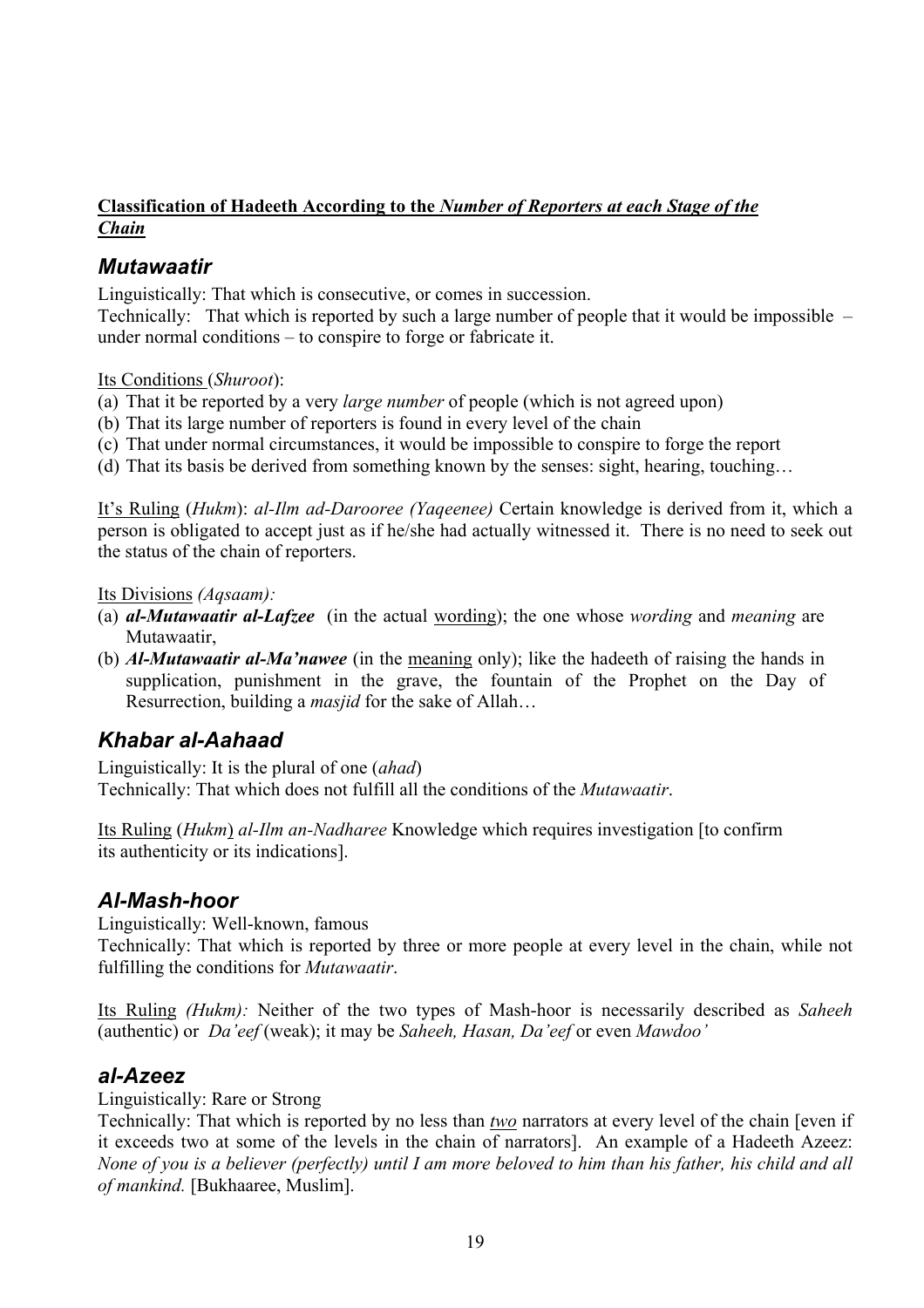Its Ruling *(Hukm):* It is not necessarily described as *Saheeh* (authentic) or *Da'eef* (weak); it may be *Saheeh, Hasan, Da'eef* or even *Mawdoo'* 

# *Ghareeb*

Linguistically: Single, Alone; or far from one's relatives

Technically: That which has been reported by a *single* narrator at one or more levels of the chain of narrators. Another Name for the *Ghareeb* Hadeeth is *al*-*Fard* 

Its Ruling (*Hukm*): It could be *Saheeh* or *Da'eef*, though more often than not, it is *weak*.

### **Classification of Hadeeth According to the** *Manner In Which the Hadeeth is Reported*

# *Al-Mudallas*

Linguistically: It is derived from *at-Tadlees*, i.e.: hiding the *defect* of a product from the purchaser.

Technically: Hiding the *defect* in the chain of narrators to *improve its appearance.*

(a) **Tadlees al-Isnaad**: It has a number of definitions from the earlier scholars, including: **--**The narrator reports from his teacher [whom he *has heard* some hadeeth from] *other hadeeth* which he has *not heard* directly from his teacher; but he has actually heard it through a third party – and he uses an expression (such as *Qaala: he said* or '*An: from*) which gives the impression – without actually saying it – that he has heard it *directly* from his teacher.

**--**The narrator reports from a *contemporary scholar* [whom he may or may not have met] Hadeeth which he *did not hear* from him, Using an expression (such as *Qaala: he said* or *'An: from so-and- so)* Giving the impression – without actually saying it – That he has actually heard it *directly* from that contemporary scholar. [Some scholars view this second definition as *al-Mursal al-Khafee*]

### **Tadlees at-Tasweeyah:** It is a sub-type, of *Tadlees al-Isnaad*.

It is when a narrator reports a hadeeth from a **weak reporter** – who is the link in the chain between **two reliable reporters**, and both of the reliable reporters have met each other [leaving open the possibility of one of them narrating from the other]. Here, the first narrator *deletes* the **weak reporter** – who is in between the two reliable ones – and reports the hadeeth as though one of the reliable reporters heard it directly from other, which gives the appearance that the chain of narrators is *Saheeh*. While in fact, the **reliable** reporter heard it from a **weak** reporter, who in turn heard it from a **reliable** reporter. Therefore, the chain would be considered *Da'eef*.

### **(b) Tadlees ash-Shuyookh**

This is when a narrator reports a hadeeth which he has actually heard from his teacher, then mentions his teacher with a name, *Kunyah,* title, description which he is not well known by, in order to hide his true identity.

The Ruling (*Hukm*) Concerning the Reports from those who practiced at-Tadlees:

*First Opinion*: All of their narrations are **rejected**, even if they make it clear that they heard that particular hadeeth from the teacher whom they are reporting from.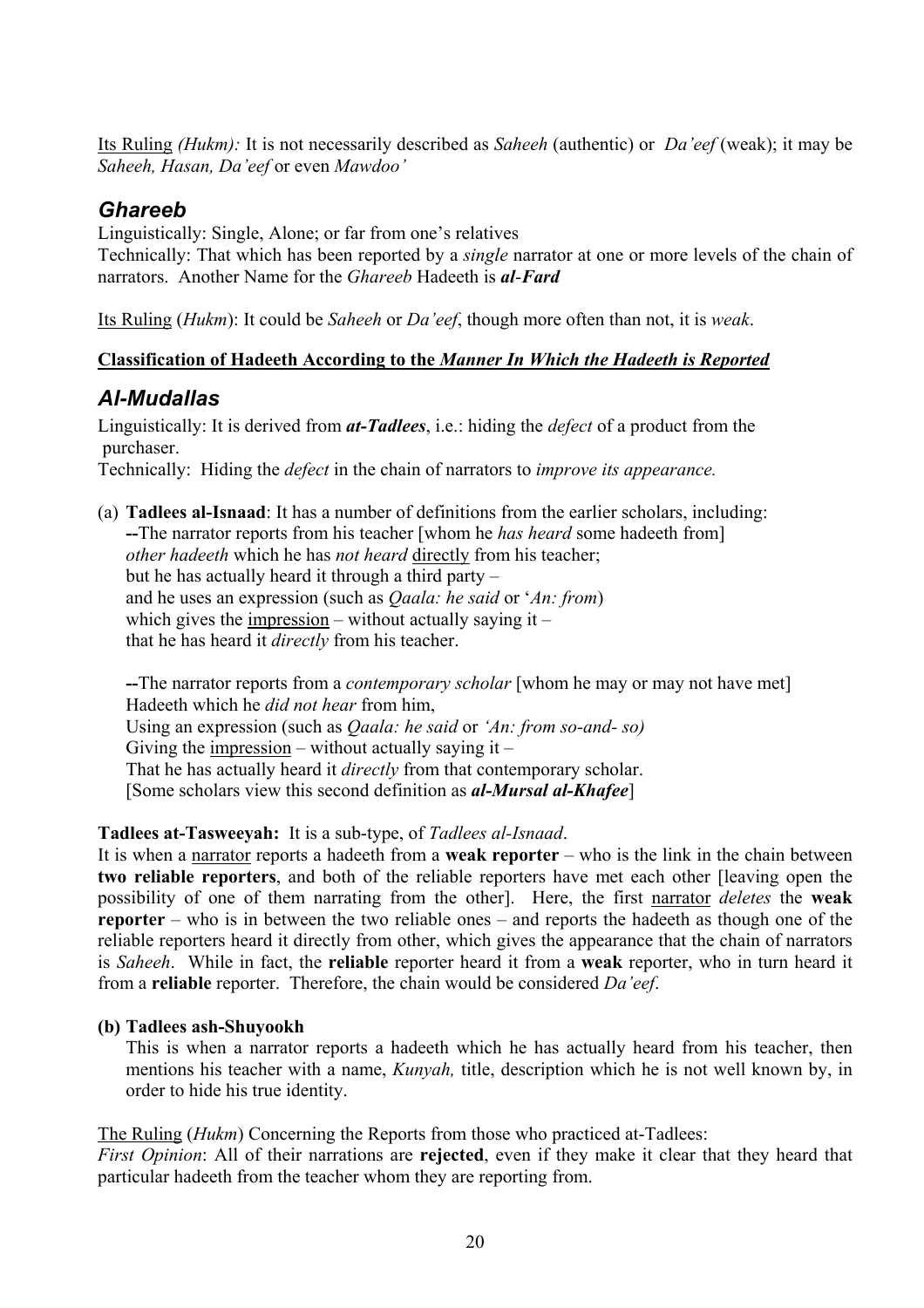*Second Opinion:* There should be a **distinction** made between the reports or narrations that the *Mudallis* makes clear that he has heard it from his teacher [to be **accepted**]; and those for which he uses expressions that do not make it clear [to be **rejected**]. This is the correct opinion.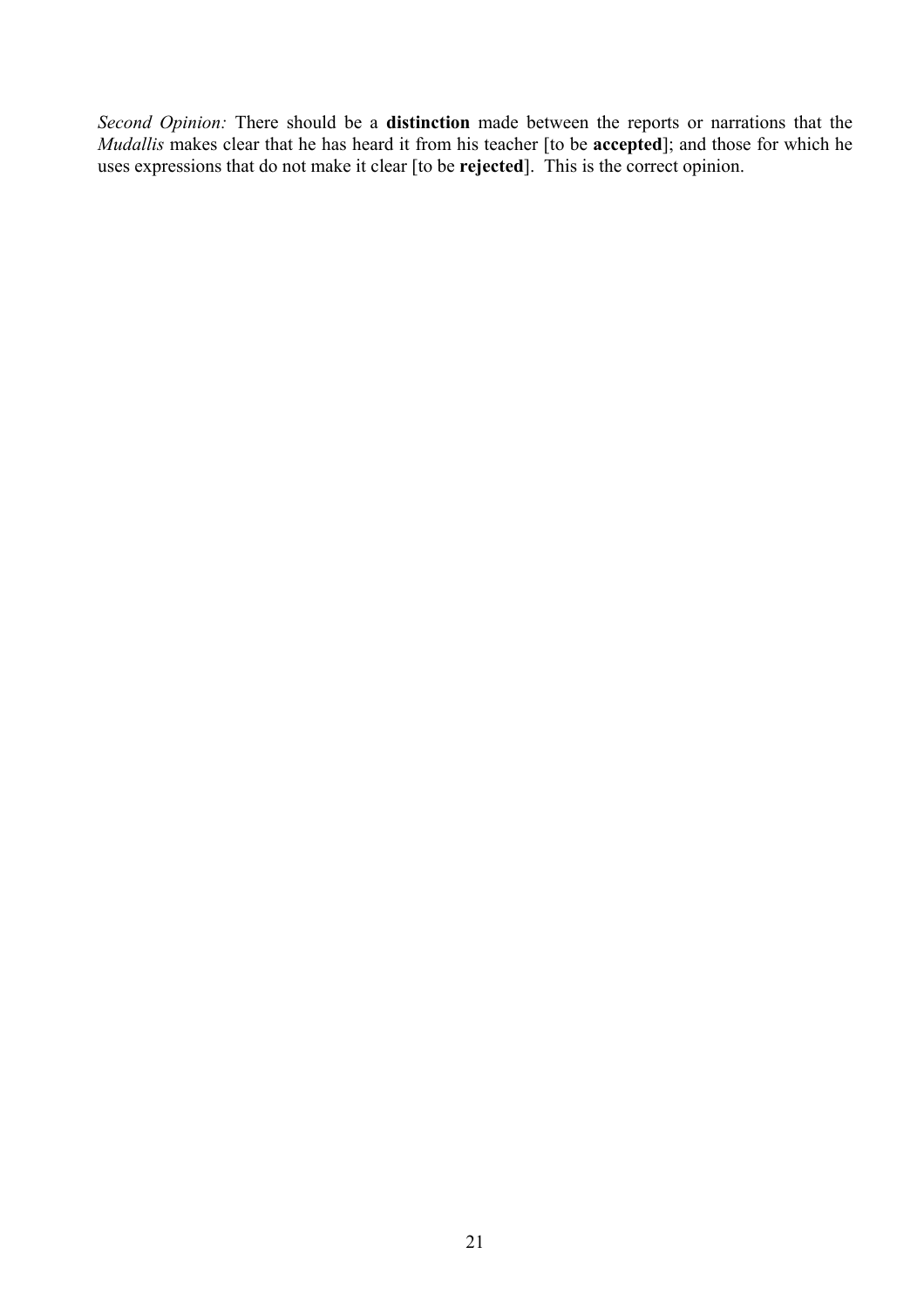### **Classification of Hadeeth According to the** *Nature of the Text and Isnaad*

# *Shaadhdh [*see also *Mah-fooz]*

Linguistically: it means *infiraad:* the odd one in the group

Technically: That which is narrated by a *reliable* (*maq*-*bool*) narrator, in contradiction to what is narrated by those who are *more reliable* than him.

Its Ruling (*Hukm*): It is classified as a weak hadeeth – rejected.

Its opposite is *Mahfooz* (the preserved or correctly memorized narration), that which is narrated by a *more reliable* narrator in contradiction to a *less reliable* narrator.

# *Munkar [see also Ma'roof]*

Linguistically: That which is rejected or repudiated, as opposed to that which is accepted. Technically: It has been defined in a number of ways. The following are two:

- (a) The hadeeth whose chain of narrators contains a *narrator* who makes serious mistakes (*Fahsha al-Ghalat*), innumerable instances of unmindfulness (*Kath-ratu al-Ghaf-lah*), or openly displays evil or immoral behavior (*Zuhoor al-Fisq*).
- (b) The hadeeth which is reported by a weak (*da'eef*) narrator in contradiction to that which is reported by a reliable narrator (*thiqah*).

Its Ruling (*Hukm*): It is classified as a very weak hadeeth (*da'eef jiddan*) – rejected.

Its opposite is *Ma'roof* (the approved or accepted narration), that which is narrated by a reliable (*thiqah*) narrator in contradiction to what is narrated by a weak (*da'eef*) narrator.

# *Mudraj*

Linguistically: that which has been entered into something else and joined to it.

Technically: That *isnaad* (chain of narrators) whose order has been changed; or the *matn* (text) which has had something added to it - which is not part of it - without any indication of separation.

Its Ruling (*Hukm*): It is forbidden to do it (*Idraaj*), except in the case of explaining a word as az-Zuhri used to do.

### **Classification of Hadeeth According to a** *Hidden Defect* **in the** *Isnaad* **or** *Text* **of a Hadeeth**

### *Mud-tarib*

Linguistically: it is derived from *id-tiraab: disturbance (of a system), disorder, confusion; shaking*. Technically: That which has been reported in (**a**) *contradictory* narrations [which do not allow for reconciliation], while each narration is (**b**) of *equal strength* [such that no one of them can be given preference over the other(s)]. Both of these factors must be present for a hadeeth to be considered *Mud-tarib*.

# *Maq-loob*

Linguistically: reversed, turned upside down

Technically: Exchanging an expression for another in the *isnaad* or *matn, by advancing or putting back.*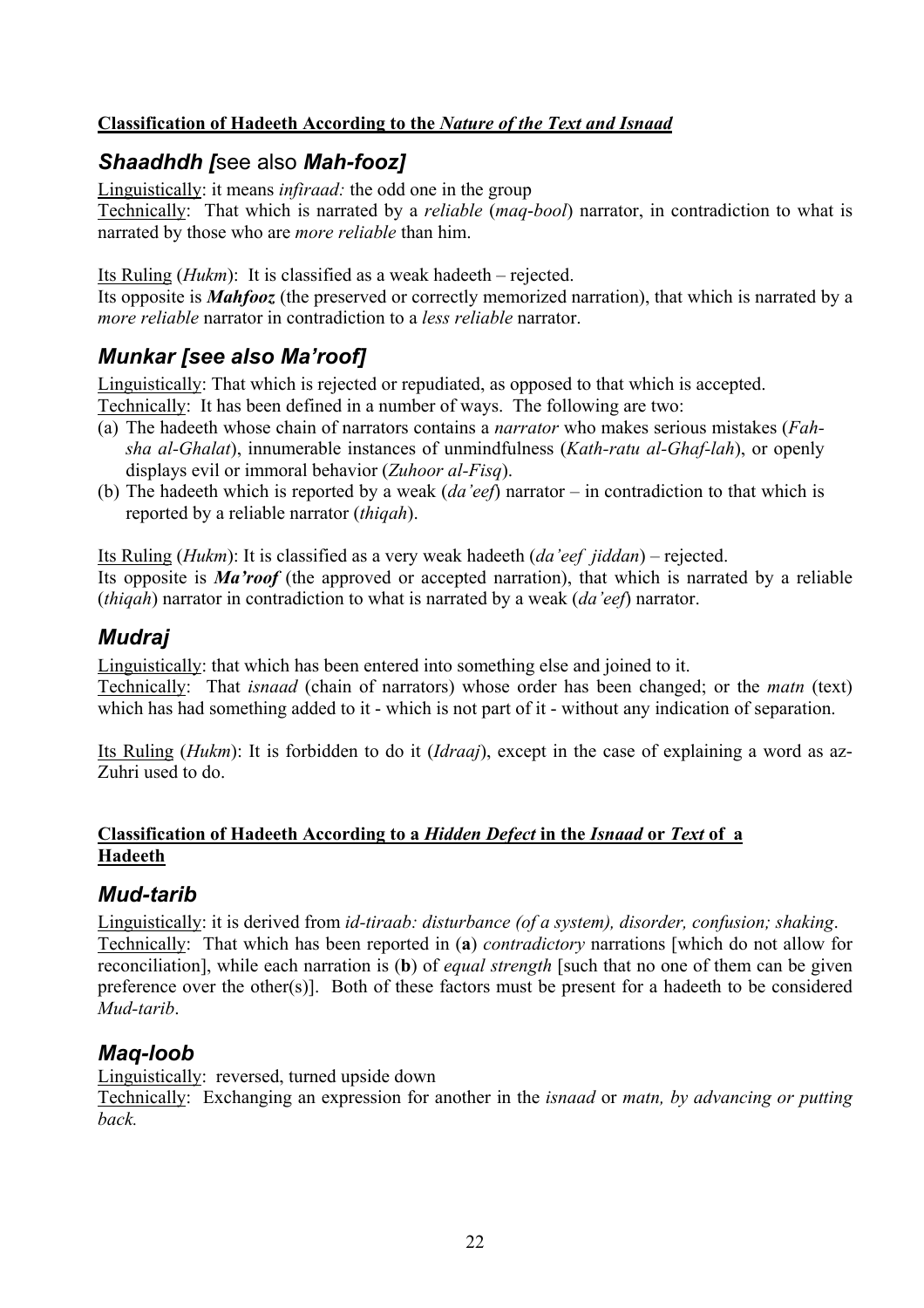### **Classification of Hadeeth According to the** *Reliability and Memory of the Reporters*

# *Saheeh*

Linguistically: The opposite of sick/defective: Healthy, Sound.

Technically: That which has been reported with (**1**) a connected chain of narrators (*Ittisaal assanad*); through narrators – from the beginning of the chain until the end - who are known to be (**2**) trustworthy/of good character ('*Adl*) and (**3**) accurate/precise memory (*Daabit*); being free of (**4**) contradicting those who are more reliable (*Shaadhdh*); and free of any (**5**) hidden defect (*'Illah Qaadihah*) which affects the authenticity of the hadeeth - though it appears to be free of any defect.

Its Ruling: It is Obligatory to act upon it according to the consensus of the scholars …

### *Hasan*

Linguistically: Good, handsome, beautiful.

Technically: That which fulfills the five (5) conditions of a Saheeh Hadeeth, i.e.:(**1**) *Ittisaal assanad*; (**2**) '*Adl* and (**3**) *Daabit*; not being (**4**) *Shaadhdh*; nor having any (**5**) *'Illah Qaadihah* except that the **accuracy/precision** of one or more of its narrators is of a **lesser standard** than the narrators of a *Saheeh Hadeeth*.

Its Ruling: It is the same as for the *Saheeh*, except that it is *less* than the *Saheeh* in *strength*.

### The Sub-divisions of Saheeh and Hasan

*As-Saheeh li-Ghairi-hi* (Raised up to *Saheeh*, due to support from other narrations) This is a hadeeth which is *Hasan* on its own merit, and then is reported by another chain of narrators similar to it in strength – or stronger – which supports it and raises it to the level of *Saheeh*.

Its Ruling It may be used as a proof in religious matters.

*Al-Hasan li-Ghairi-hi* (Raised up to *Hasan*, due to support from other narrations) This is a hadeeth which is originally *Da'eef*, but due to other chains of narrators reporting the same *matn* (text) literally or in meaning – it is strengthened and considered *Hasan li-Ghairi-hi.* 

Its Ruling It may be used as a proof in religious matters.

# *Da'eef*

Linguistically: Opposite of the strong: Weak

Technically: That which does not fulfill the conditions of the *Saheeh* nor the *Hasan* hadeeth – due to the absence of one or more of its conditions. And just as there are levels of the *Saheeh*, there are levels of the weak – the weaker the narrators, the weaker it becomes, ranging through: *Da'eef* (Weak), *Da'eef Jiddan* (Very Weak), *Waahee* (Baseless) *Munkar* (Weak and contradicting something more authentic), and *Mawdoo'* (Fabricated), the worst of the rejected reports.

Its Ruling: Some of the great scholars, amongst them Imaams al-Bukhaaree, Muslim, Ibn Ma'een and Ibn Hazm, hold that the weak hadeeth is rejected outright and not to be acted upon as it is not knowledge.

--Others hold that it may be acted upon if conditions are met – and then only with regards to encouragement for doing good or avoiding evil. The conditions, as explained by Ibn Hajr are:

(a) That its weakness is not severe

(b) That it falls under something general already established in the *Sharee'ah*, and

(c) That it is not considered to be something established or as having come from the Prophet